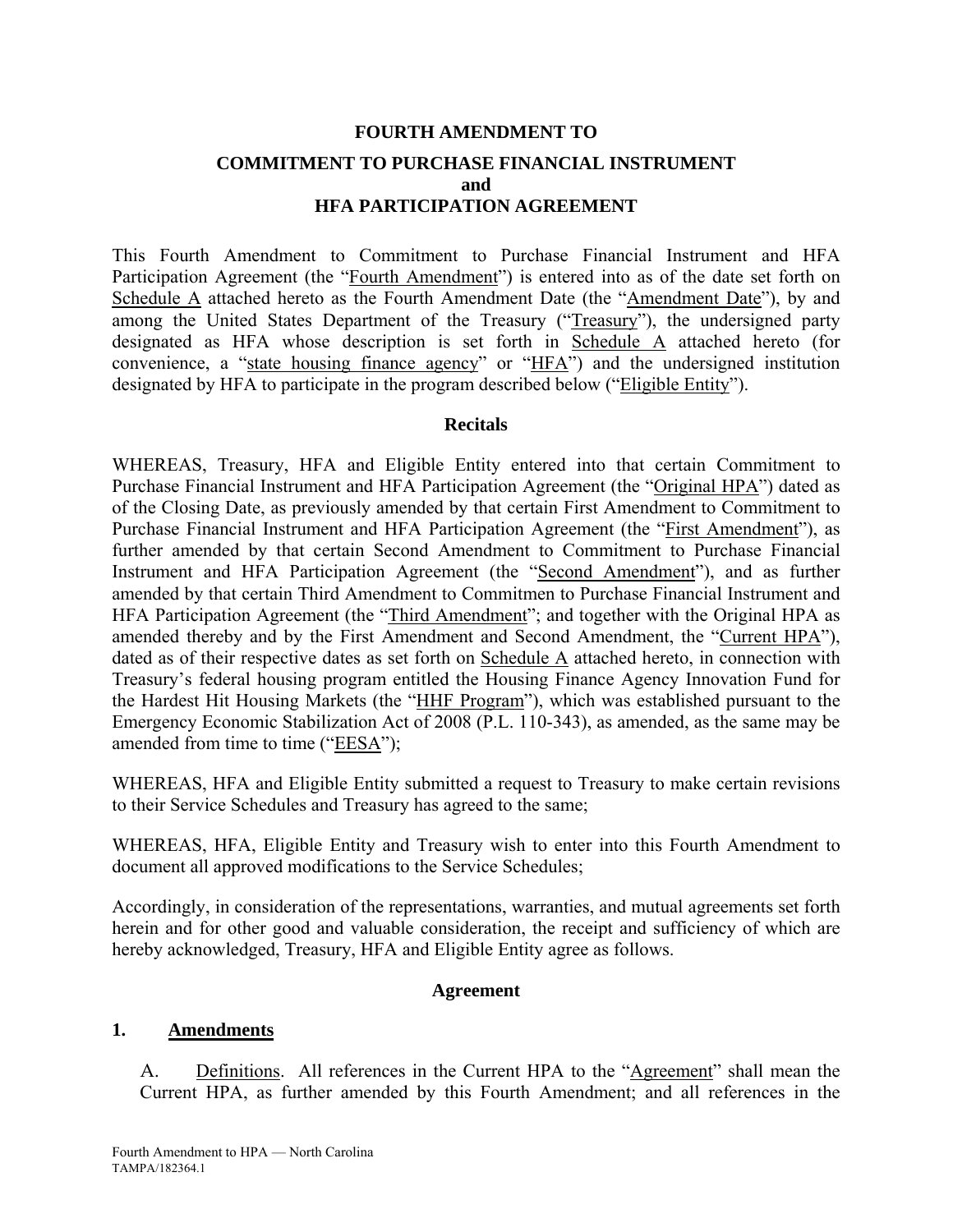Current HPA to Schedules A or B shall mean the Schedules A or B attached to this Fourth Amendment. All references herein to the "HPA" shall mean the Current HPA, as further amended by this Fourth Amendment.

B. Schedule A. Schedule A attached to the Current HPA is hereby deleted in its entirety and replaced with Schedule A attached to this Fourth Amendment.

C. Schedule B. Schedule B attached to the Current HPA is hereby deleted in its entirety and replaced with Schedule B attached to this Fourth Amendment.

## **2. Representations, Warranties and Covenants**

A. HFA and Eligible Entity. HFA and Eligible Entity, each for itself, make the following representations, warranties and covenants to Treasury and the truth and accuracy of such representations and warranties and compliance with and performance of such covenants are continuing obligations of HFA and Eligible Entity, each as to itself. In the event that any of the representations or warranties made herein cease to be true and correct or HFA or Eligible Entity breaches any of its covenants made herein, HFA or Eligible Entity, as the case may be, agrees to notify Treasury immediately and the same shall constitute an Event of Default under the HPA.

(1) HFA and Eligible Entity each hereby certifies, represents and warrants as of the date hereof that each of the representations and warranties of HFA or Eligible Entity, as applicable, contained in the HPA are true, correct, accurate and complete in all material respects as of the date hereof. All covenants of HFA or Eligible Entity, as applicable, contained in the HPA shall remain in full force and effect and neither HFA, nor Eligible Entity is in breach of any such covenant.

(2) Eligible Entity has the full corporate power and authority to enter into, execute, and deliver this Fourth Amendment and any other closing documentation delivered to Treasury in connection with this Fourth Amendment, and to perform its obligations hereunder and thereunder.

(3) HFA has the full legal power and authority to enter into, execute, and deliver this Fourth Amendment and any other closing documentation delivered to Treasury in connection with this Fourth Amendment, and to perform its obligations hereunder and thereunder.

## **3. Miscellaneous**

A. The recitals set forth at the beginning of this Fourth Amendment are true and accurate and are incorporated herein by this reference.

B. Capitalized terms used but not defined herein shall have the meanings ascribed to them in the HPA.

C. Any provision of the HPA that is determined to be prohibited or unenforceable in any jurisdiction shall, as to such jurisdiction, be ineffective to the extent of such prohibition or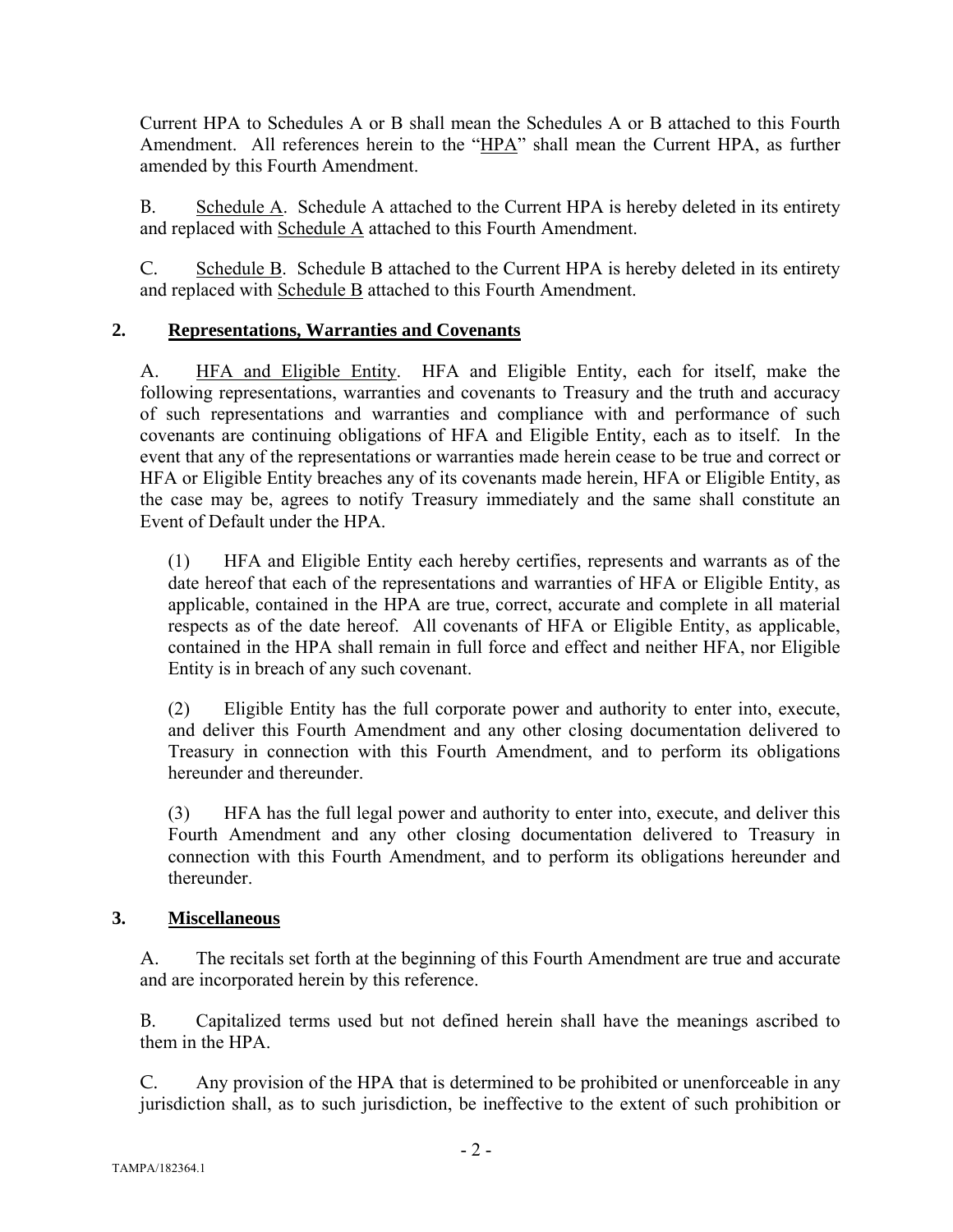unenforceability without invalidating the remaining provisions of the HPA, and no such prohibition or unenforceability in any jurisdiction shall invalidate such provision in any other jurisdiction.

D. This Fourth Amendment may be executed in two or more counterparts (and by different parties on separate counterparts), each of which shall be deemed an original, but all of which together shall constitute one and the same instrument. Facsimile or electronic copies of this Fourth Amendment shall be treated as originals for all purposes.

#### [SIGNATURE PAGE FOLLOWS; REMAINDER OF PAGE INTENTIONALLY LEFT BLANK]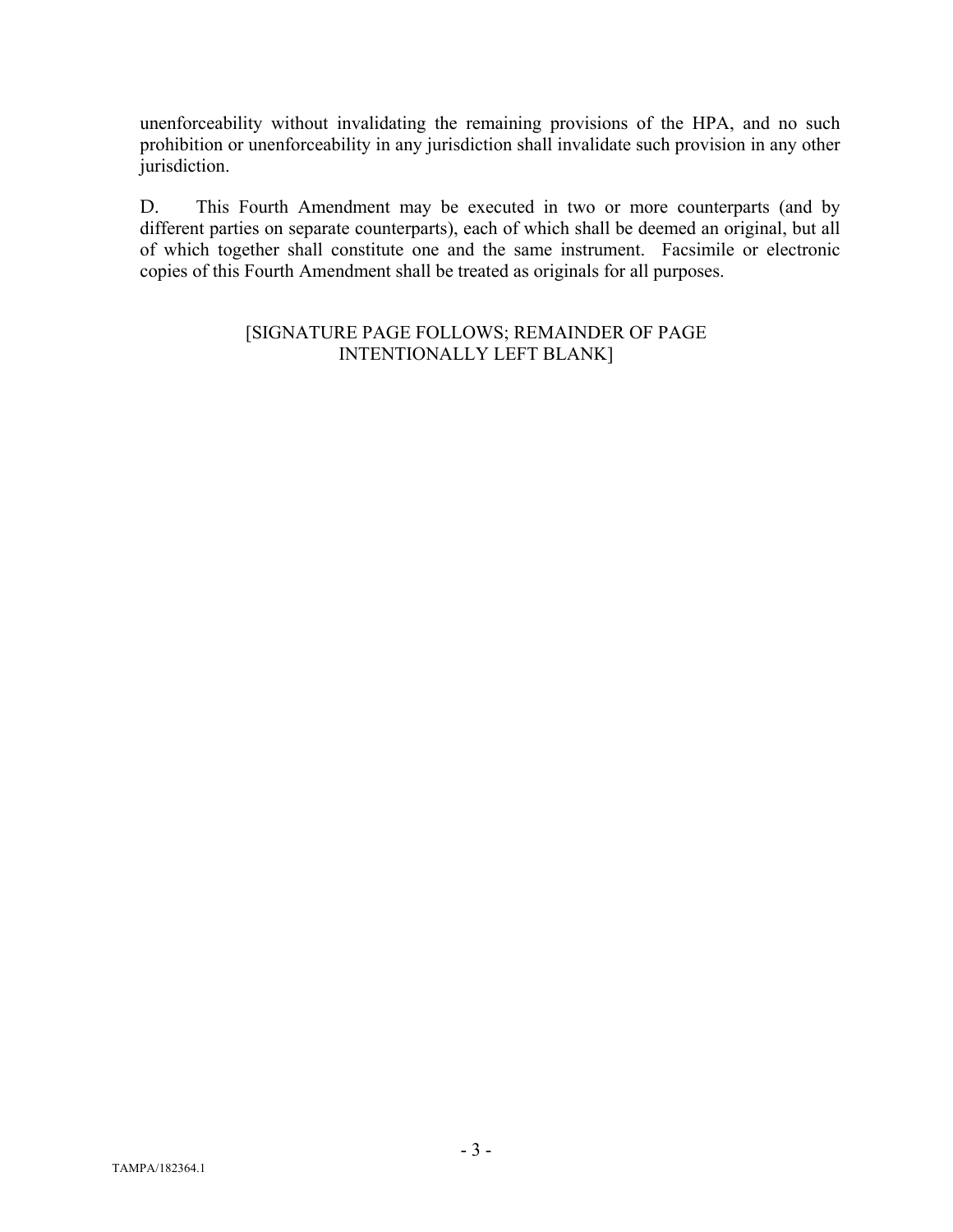**In Witness Whereof**, HFA, Eligible Entity and Treasury by their duly authorized officials hereby execute and deliver this Fourth Amendment to Commitment to Purchase Financial Instrument and HFA Participation Agreement as of the Amendment Date.

#### **HFA**: **TREASURY**:

NORTH CAROLINA HOUSING FINANCE **AGENCY** 

UNITED STATES DEPARTMENT OF THE **TREASURY** 

By: /s/ A. Robert Kucab By: Name: A. Robert Kucab Name: Timothy G. Massad

Title: Executive Director Title: Acting Assistant Secretary for Financial Stability

#### **ELIGIBLE ENTITY**:

NORTH CAROLINA HOUSING FINANCE **AGENCY** 

By: /s/ A. Robert Kucab Name: A. Robert Kucab Title: Executive Director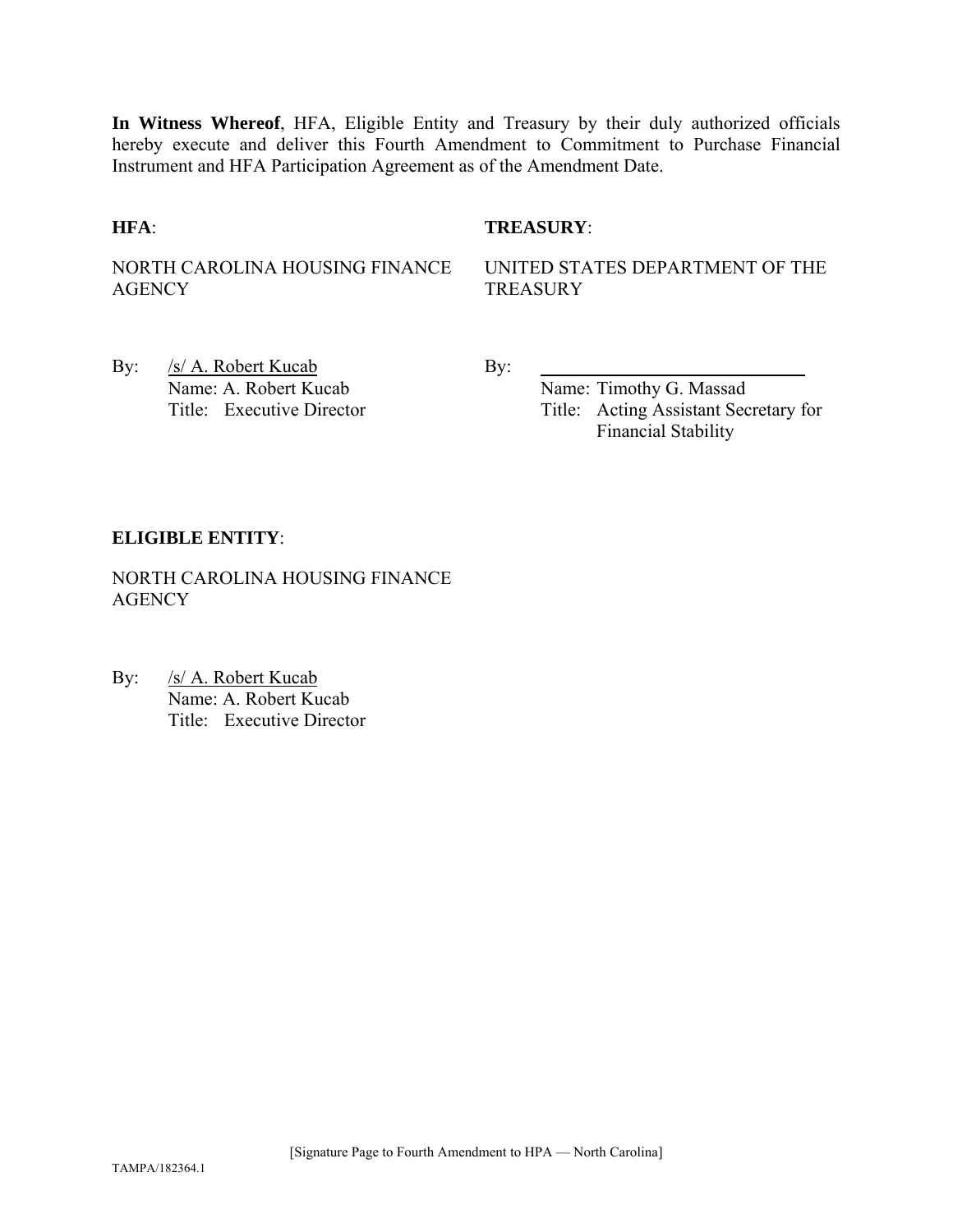In Witness Whereof, HFA, Eligible Entity and Treasury by their duly authorized officials hereby execute and deliver this Fourth Amendment to Commitment to Purchase Financial Instrument and HFA Participation Agreement as of the Amendment Date.

HFA:

#### **TREASURY:**

NORTH CAROLINA HOUSING FINANCE **AGENCY** 

UNITED STATES DEPARTMENT OF THE **TREASURY** 

By:

Name: Title:

By:

an. Name: Timothy G. Massad

Title: Acting Assistant Secretary for Financial Stability

#### **ELIGIBLE ENTITY:**

NORTH CAROLINA HOUSING FINANCE **AGENCY**  $\overline{a}$ 

By:

Name: Title: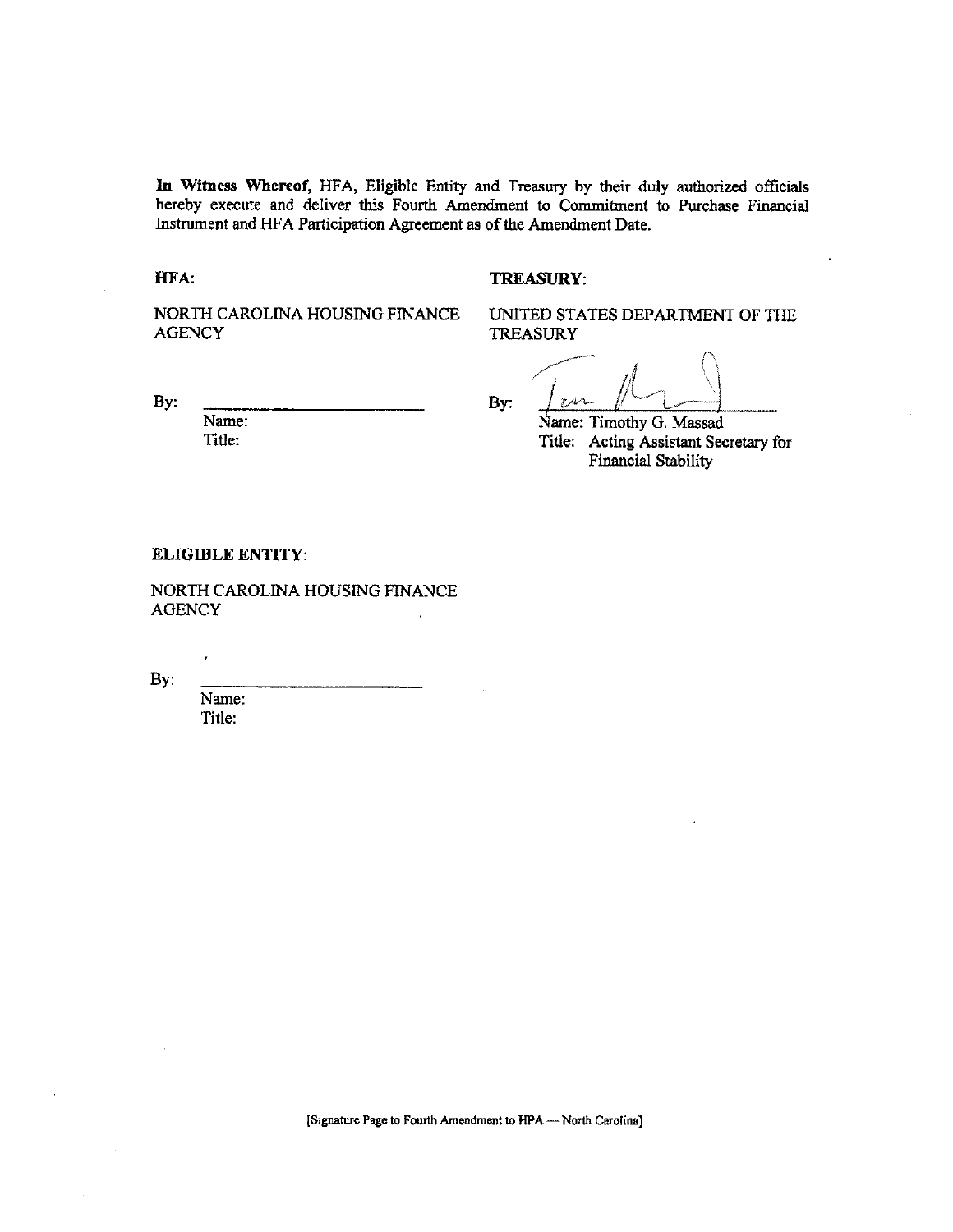# **EXHIBITS AND SCHEDULES**

Schedule A Basic Information

Schedule B Service Schedules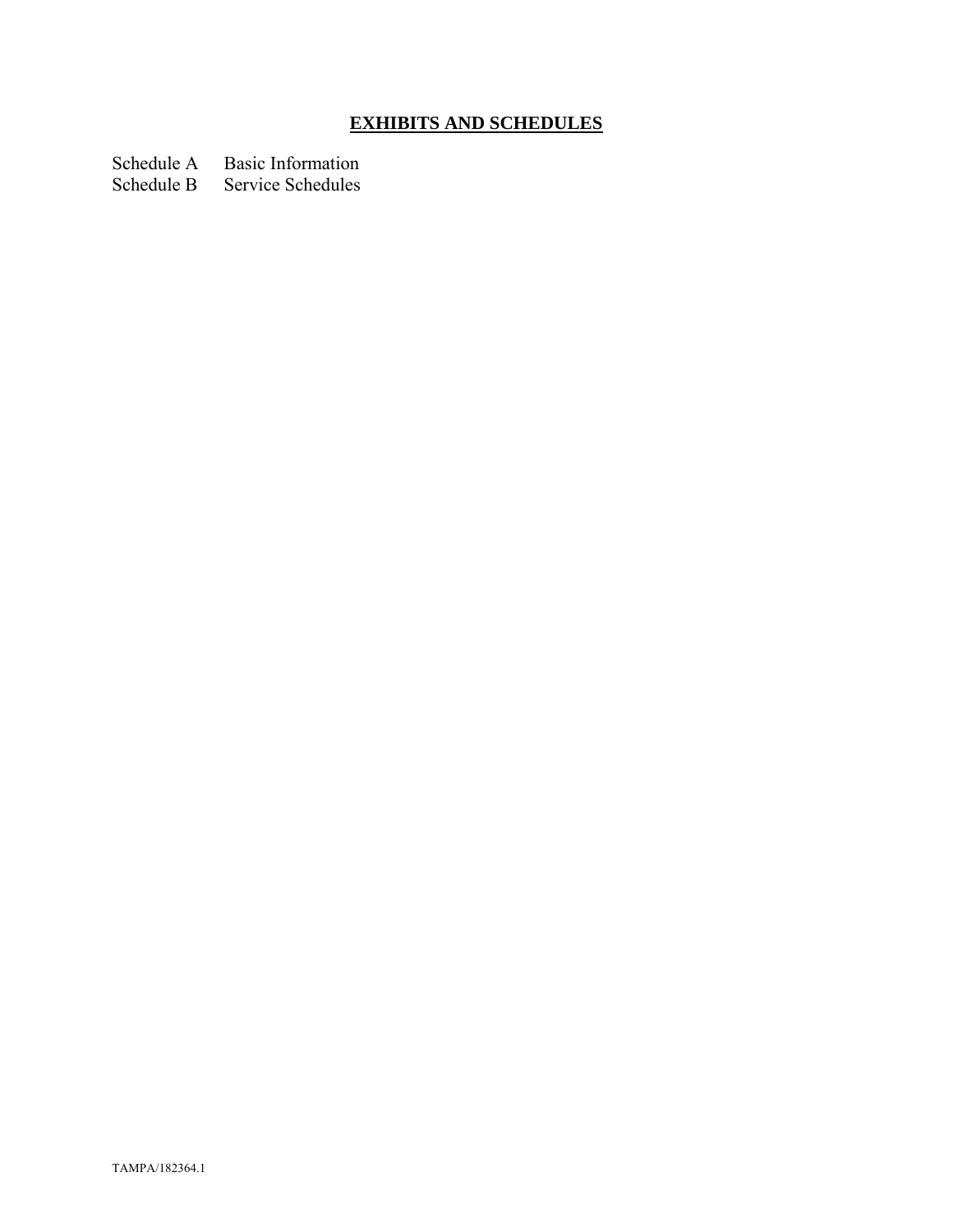#### **SCHEDULE A**

#### **BASIC INFORMATION**

Eligible Entity Information:<br>Name of the Eligible Entity:

Jurisdiction of organization: North Carolina

Notice Information:

North Carolina Housing Finance Agency<sup>1</sup>

Corporate or other organizational form: a body politic and corporate under the laws of the State of North Carolina pursuant to N. C. G. S. Chapter 122A

| HFA Information:<br>Name of HFA: | North Carolina Housing Finance Agency <sup>1</sup>                                                                    |
|----------------------------------|-----------------------------------------------------------------------------------------------------------------------|
| Organizational form:             | a body politic and corporate under the laws<br>of the State of North Carolina pursuant to N.<br>C. G. S. Chapter 122A |
| Date of Application:             | June 1, 2010                                                                                                          |
| Date of Action Plan:             | September 1, 2010                                                                                                     |

<sup>&</sup>lt;sup>1</sup> References in the Agreement to the term "HFA" shall mean the North Carolina Housing Finance Agency ("NCHFA") in its capacity as HFA as such term is used in the Agreement; and references in the Agreement to the term "Eligible Entity" shall mean NCHFA, in its capacity as Eligible Entity as such term is used in the Agreement.

1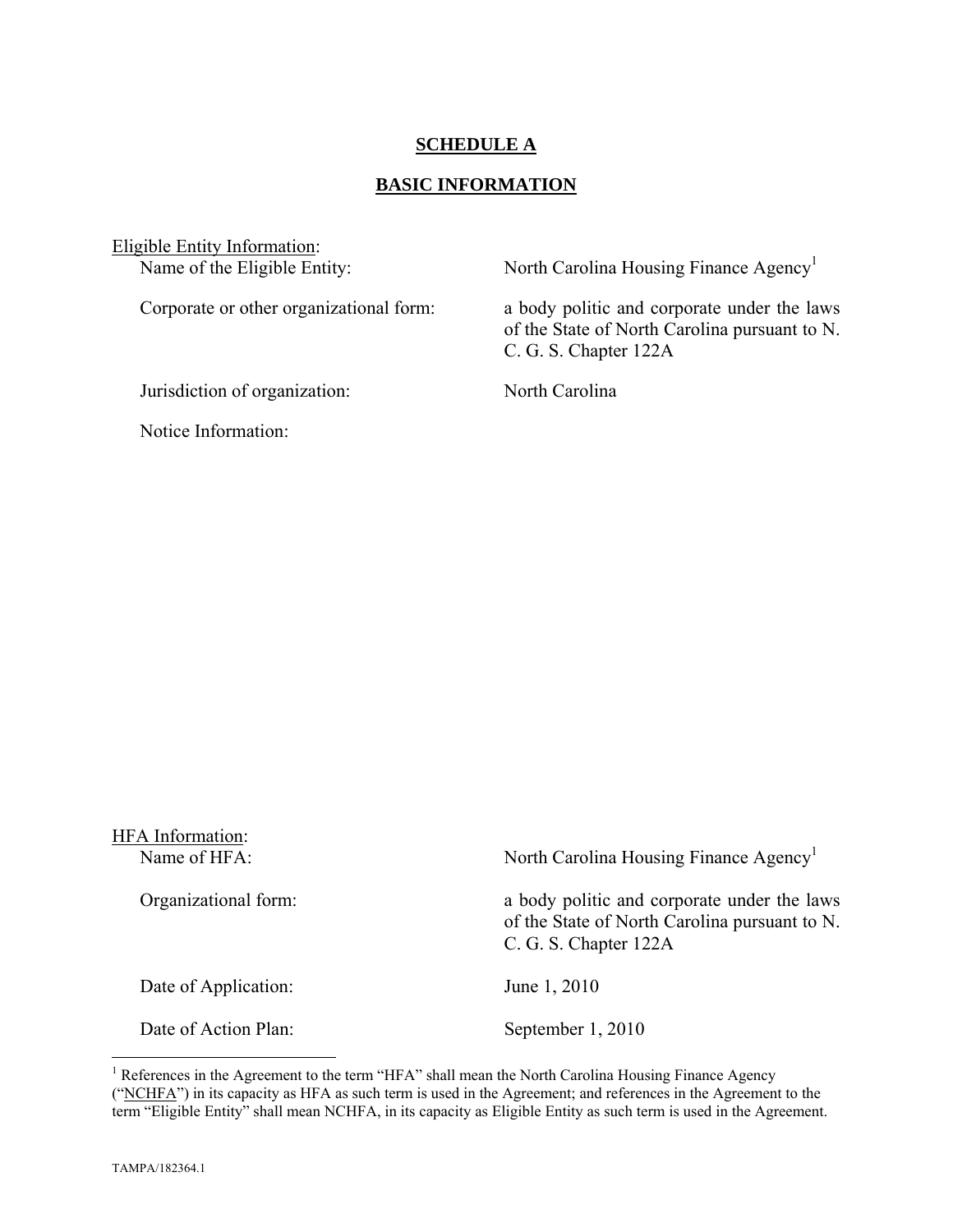Notice Information:

| <b>Program Participation Cap:</b>                                            | \$482,781,786.00                                                                                                               |
|------------------------------------------------------------------------------|--------------------------------------------------------------------------------------------------------------------------------|
| Portion of Program Participation Cap<br>Representing Original HHF Funds:     | \$159,000,000.00                                                                                                               |
| Portion of Program Participation Cap<br>Representing Unemployment HHF Funds: | \$120,874,221.00                                                                                                               |
| Permitted Expenses:                                                          | \$62,200,000.00                                                                                                                |
| Closing Date:                                                                | August 3, 2010                                                                                                                 |
| <b>First Amendment Date:</b>                                                 | September 23, 2010                                                                                                             |
| <b>Second Amendment Date:</b>                                                | September 29, 2010                                                                                                             |
| Third Amendment Date:                                                        | December 16, 2010                                                                                                              |
| Fourth Amendment Date:                                                       | May 25, 2011                                                                                                                   |
| <b>Eligible Entity Depository Account Information:</b>                       | See account information set forth in the<br>Depository Account Control Agreement<br>Eligible<br>between Treasury and<br>Entity |

regarding the HHF Program.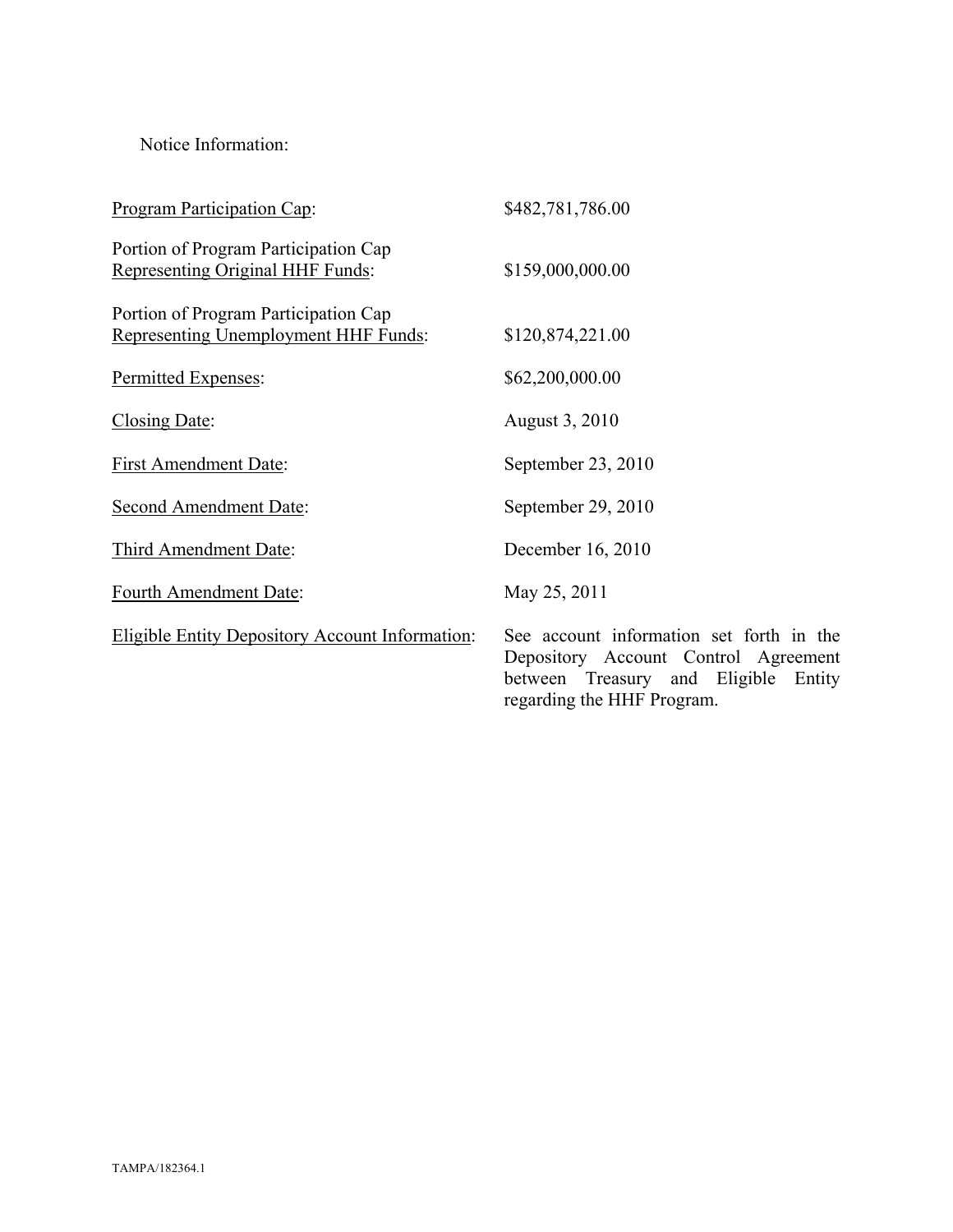#### **SCHEDULE B**

#### **SERVICE SCHEDULES**

The Service Schedules attached as Schedule B to the Current HPA are hereby deleted in their entirety and replaced with the attached Service Schedules (numbered sequentially as Service Schedule B-1, Service Schedule B-2, et. seq.), which collectively comprise Schedule B to the HPA.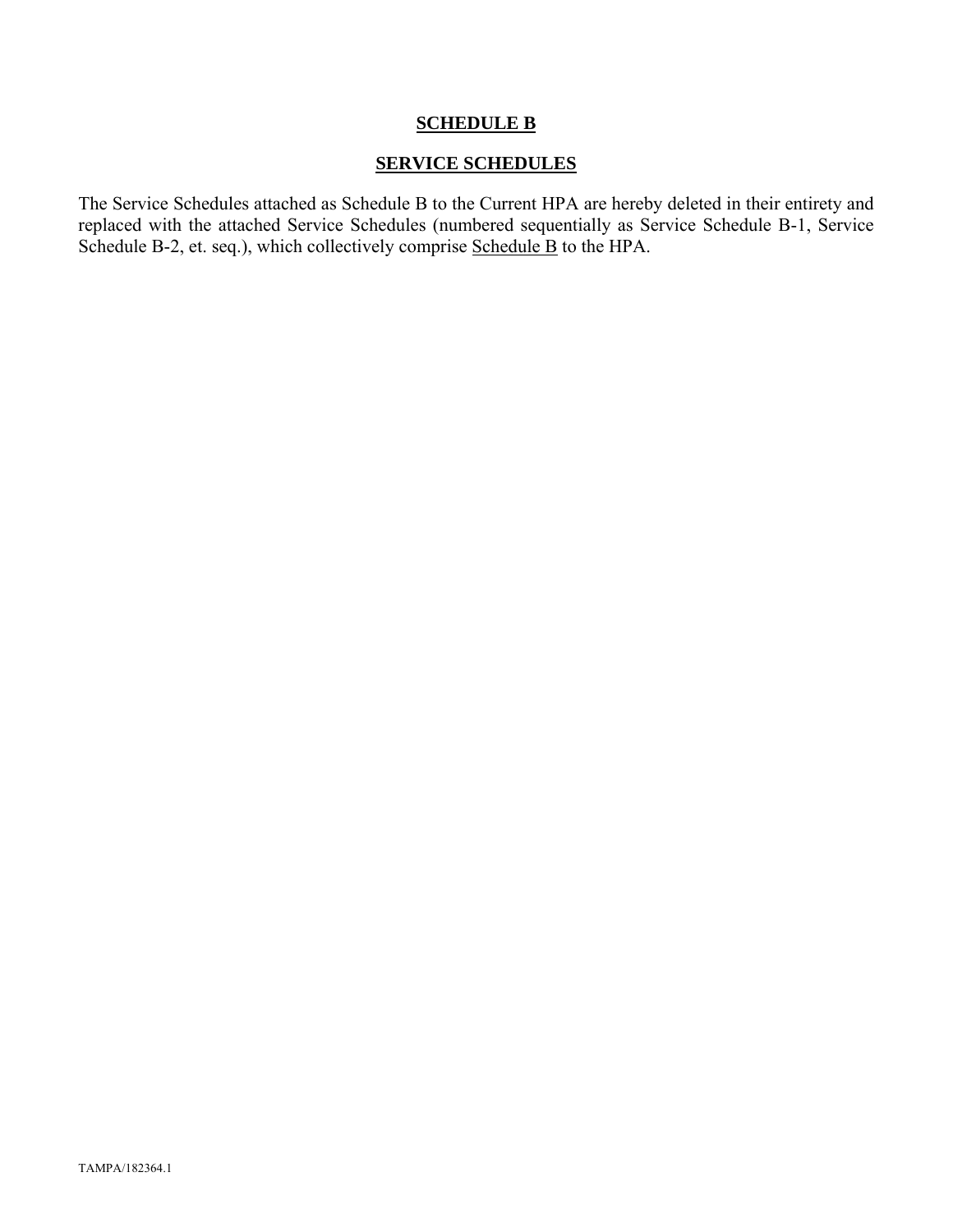#### **North Carolina Housing Finance Agency's Mortgage Payment Program (MPP-1) Summary Guidelines**

| 4. Program Overview          | North Carolina has one of the highest unemployment rates in the<br>country with more than 490,000 people out of work as of April<br>2010. Because unemployed homeowners are not eligible for most<br>loss mitigation programs, NCHFA proposes to use a majority of<br>our HFA Hardest Hit Funds (HHF) to create the Mortgage<br><b>Payment Program (MPP-1).</b> |
|------------------------------|-----------------------------------------------------------------------------------------------------------------------------------------------------------------------------------------------------------------------------------------------------------------------------------------------------------------------------------------------------------------|
|                              | This program will provide loans to unemployed homeowners and<br>others who, through no fault of their own, are financially unable<br>to make their mortgage payments and are in danger of losing their<br>homes to foreclosure.                                                                                                                                 |
|                              | Loan proceeds will be used to pay mortgage and mortgage-related<br>expenses (i.e. property taxes, homeowner insurance, homeowner<br>dues) until the homeowner secures employment or completes<br>training for a new career.                                                                                                                                     |
| 5. Program Goals             | To assist 5,750 homeowners over the next 3 years. The following                                                                                                                                                                                                                                                                                                 |
|                              | types of assistance will be provided:                                                                                                                                                                                                                                                                                                                           |
|                              | <b>Job Search or Short-term Assistance</b>                                                                                                                                                                                                                                                                                                                      |
|                              | To help homeowners while they look for a new job.                                                                                                                                                                                                                                                                                                               |
|                              |                                                                                                                                                                                                                                                                                                                                                                 |
|                              | <b>Job Training or Long-term Assistance</b>                                                                                                                                                                                                                                                                                                                     |
|                              | To help homeowners while they complete a job training/education<br>program to help secure a new job.                                                                                                                                                                                                                                                            |
|                              | <b>Reinstatement Only or One-time Assistance</b>                                                                                                                                                                                                                                                                                                                |
|                              | To help homeowners who have found a new job but need help to                                                                                                                                                                                                                                                                                                    |
|                              | bring their mortgage current.                                                                                                                                                                                                                                                                                                                                   |
| <b>6. Target Population/</b> | Homeowners who are unemployed, suffered another temporary                                                                                                                                                                                                                                                                                                       |
| <b>Areas</b>                 | hardship, and/or reemployed but need help bringing their<br>mortgage current.                                                                                                                                                                                                                                                                                   |
|                              |                                                                                                                                                                                                                                                                                                                                                                 |
|                              | This Program will be available in all North Carolina counties.                                                                                                                                                                                                                                                                                                  |
|                              | NCHFA will provide additional assistance over a longer period of                                                                                                                                                                                                                                                                                                |
|                              | time to eligible homeowners living in targeted or "hardest hit"                                                                                                                                                                                                                                                                                                 |
|                              | counties, those with 2009 or thereafter unemployment rates                                                                                                                                                                                                                                                                                                      |
| 7. Program Allocation        | greater than or equal to 11.3%.<br>\$99,400,000.00                                                                                                                                                                                                                                                                                                              |
|                              |                                                                                                                                                                                                                                                                                                                                                                 |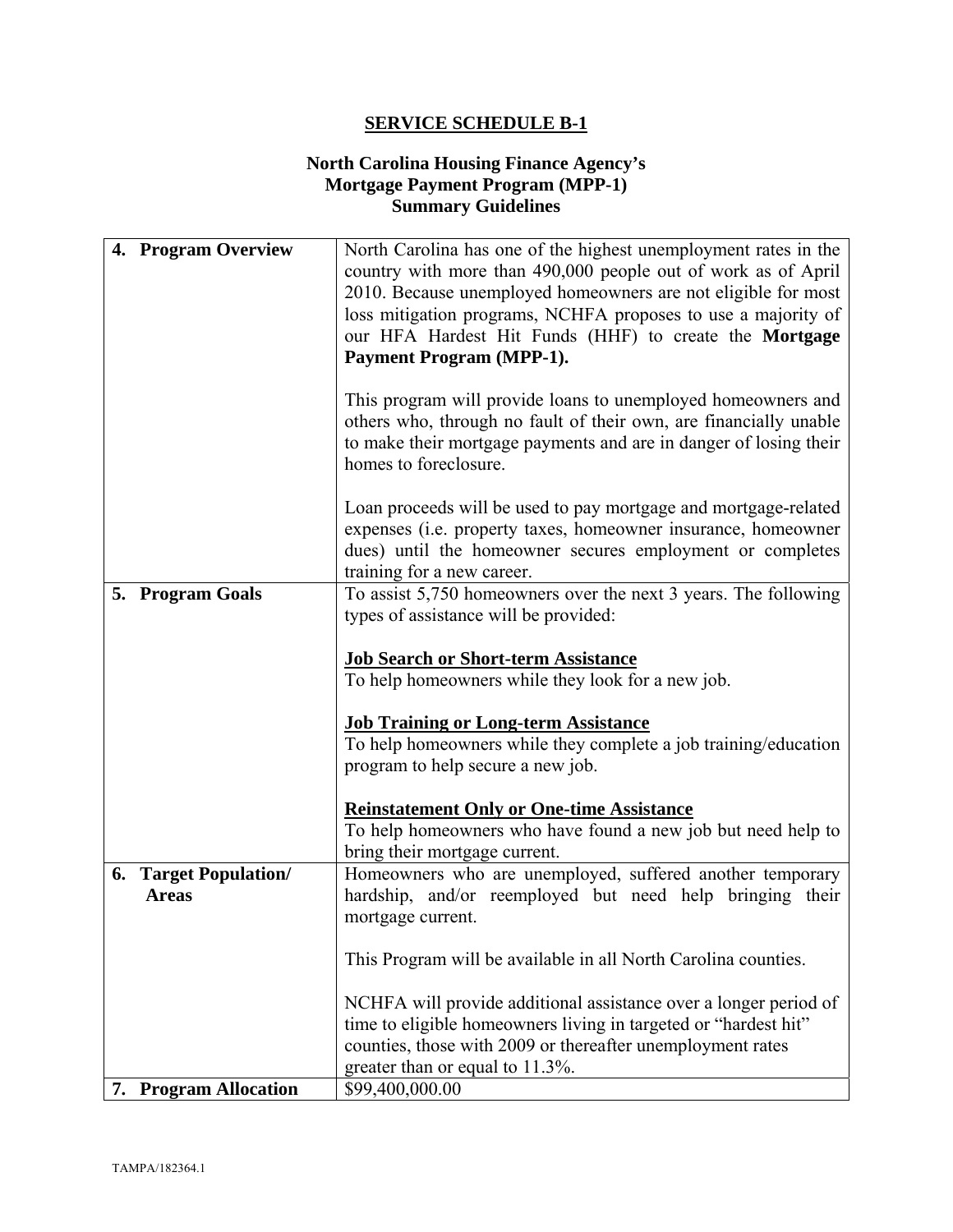|    | (Excluding                  |                                                                                                                  |
|----|-----------------------------|------------------------------------------------------------------------------------------------------------------|
|    | <b>Administrative</b>       |                                                                                                                  |
|    | <b>Expenses</b> )           |                                                                                                                  |
|    | 8. Borrower Eligibility     | Unemployed homeowners and others who, through no fault of                                                        |
|    | <b>Criteria</b>             | their own, are unable to make their mortgage payments and are at                                                 |
|    |                             | risk of a foreclosure. Homeowners will be required to provide a                                                  |
|    |                             | financial hardship affidavit with appropriate documentation on                                                   |
|    |                             | the cause of their hardship. For most homeowners, this will be                                                   |
|    |                             | documentation from the Employment Security Commission<br>(ESC) confirming a job loss and receipt of unemployment |
|    |                             | benefits. If information from ESC is unavailable, a notarized                                                    |
|    |                             | letter from the former employer indicating job loss was not the                                                  |
|    |                             | fault of the borrower will serve as a substitute. Self-employed                                                  |
|    |                             | borrowers will be required to submit prior tax returns to show a                                                 |
|    |                             | loss of income.                                                                                                  |
|    |                             |                                                                                                                  |
|    |                             | Employed homeowners who are delinquent because of a prior job                                                    |
|    |                             | loss or other program eligible hardship but who can resume future<br>payments without additional assistance.     |
|    |                             |                                                                                                                  |
|    |                             | Satisfactory mortgage payment history.                                                                           |
|    |                             |                                                                                                                  |
|    |                             | All principal, interest, taxes, homeowner insurance, mortgage                                                    |
|    |                             | insurance, homeowner association dues, and the cost of utilities                                                 |
|    |                             | >31% of household income after job loss/loss of income.                                                          |
|    |                             | Borrowers must meet program underwriting criteria.                                                               |
|    |                             |                                                                                                                  |
|    |                             | Eligibility for program assistance will be determined primarily by                                               |
|    |                             | participating foreclosure prevention partners.                                                                   |
|    |                             | Funds will be allocated on a first come/approved, first served                                                   |
|    |                             | basis.                                                                                                           |
| 9. | <b>Property/Loan</b>        | Existing single-family homes or condominiums (attached or                                                        |
|    | <b>Eligibility Criteria</b> | detached) including manufactured homes on foundations                                                            |
|    |                             | permanently affixed to real estate owned by the borrower.                                                        |
|    |                             | North Carolina owner-occupied, primary residences only.                                                          |
|    |                             |                                                                                                                  |
|    |                             | Combined Loan-to-Value cannot exceed 125%.                                                                       |
|    | 10. Program Exclusions      | Total Unpaid Principal Balances > \$275,000.                                                                     |
|    |                             |                                                                                                                  |
|    |                             | Manufactured homes not considered real property.                                                                 |
|    |                             |                                                                                                                  |
|    | 11. Structure of            | Non-legal U.S. resident.<br>10 year, 0% interest, non-recourse, deferred-payment forgivable                      |
|    |                             |                                                                                                                  |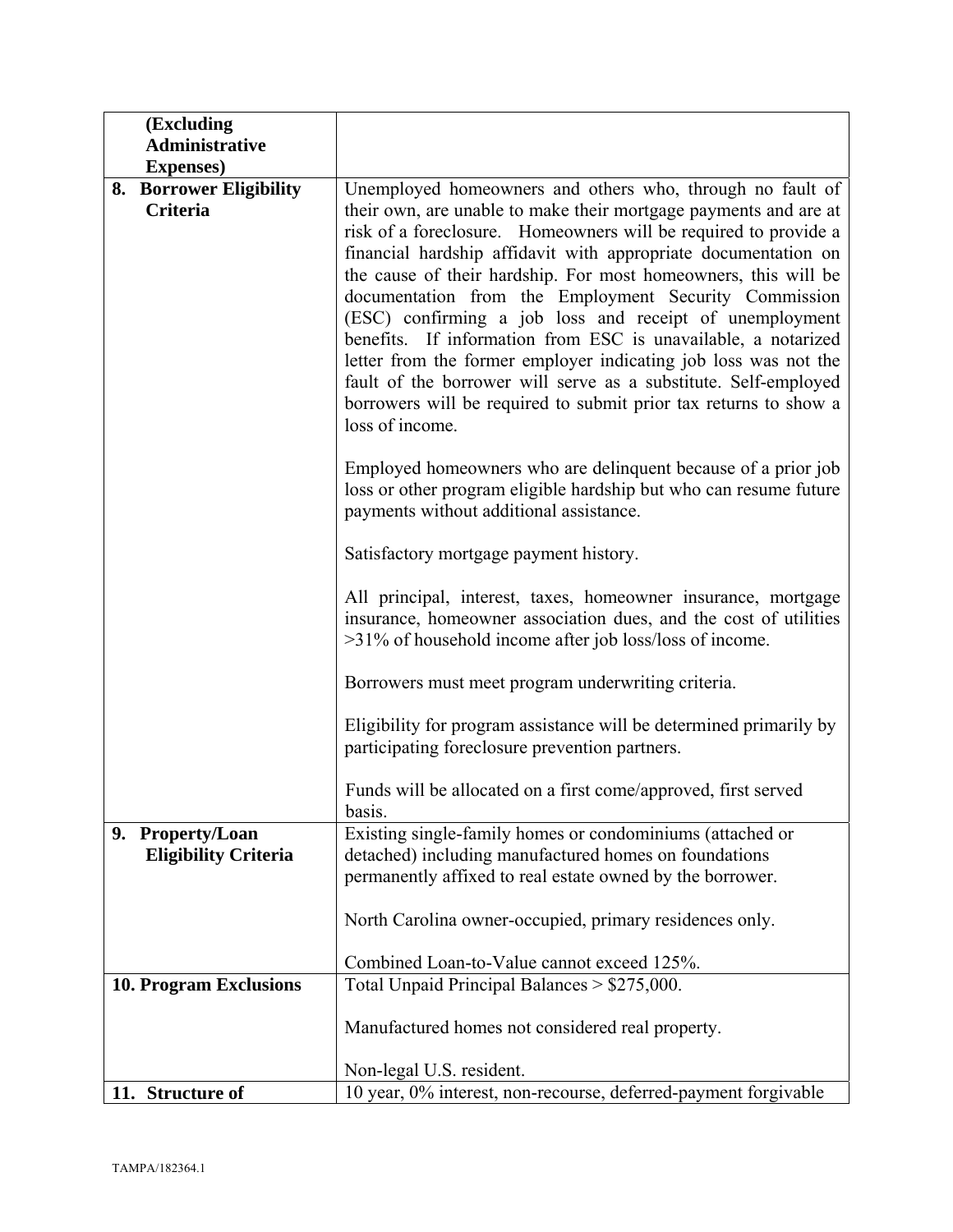| <b>Assistance</b>          | subordinate loan. A forgiveness clause will reduce the loan                                                                                                                                                                                                                                                                                                                                                            |
|----------------------------|------------------------------------------------------------------------------------------------------------------------------------------------------------------------------------------------------------------------------------------------------------------------------------------------------------------------------------------------------------------------------------------------------------------------|
|                            | amount by 20% a year for every year the borrower stays in the                                                                                                                                                                                                                                                                                                                                                          |
|                            | home after five years. At the end of the 10 years, the note will be                                                                                                                                                                                                                                                                                                                                                    |
|                            | considered satisfied, and NCHFA will release the lien securing                                                                                                                                                                                                                                                                                                                                                         |
|                            | the note.                                                                                                                                                                                                                                                                                                                                                                                                              |
|                            |                                                                                                                                                                                                                                                                                                                                                                                                                        |
|                            | Loan funds are due and payable if property is sold, refinanced or<br>no longer owner occupied (unless otherwise prohibited under<br>applicable federal law). Loans are repayable only from proceeds<br>to the borrower from a sale or refinance. If the property is sold or<br>refinanced and has not increased in equity to the degree necessary<br>to repay the note, all or a portion of the note will be forgiven. |
|                            |                                                                                                                                                                                                                                                                                                                                                                                                                        |
|                            | NCHFA will agree to subordinate the MPP-1 Loan for borrowers<br>who refinance their mortgage $(s)$ to receive more favorable loan<br>terms. If a borrower refinances their loan to consolidate debt or<br>receives cash out, the borrower would be required to repay the<br>MPP-1 Loan according to the loan terms.                                                                                                    |
|                            | All deferred, subordinate mortgages will be evidenced by a                                                                                                                                                                                                                                                                                                                                                             |
|                            | promissory note and secured by a deed of trust on the property.                                                                                                                                                                                                                                                                                                                                                        |
|                            | Borrowers will be required to sign and acknowledge via Written                                                                                                                                                                                                                                                                                                                                                         |
|                            | Agreement indicating the program guidelines.                                                                                                                                                                                                                                                                                                                                                                           |
|                            | Any funds returned according to established program guidelines<br>will be recaptured and used to assist additional homeowners<br>through December 31, 2017. After December 31, 2017, the funds                                                                                                                                                                                                                         |
|                            | will be returned to Treasury.                                                                                                                                                                                                                                                                                                                                                                                          |
| 12. Per Household          | The average loan amount will be \$20,000 per borrower.                                                                                                                                                                                                                                                                                                                                                                 |
| <b>Assistance</b>          |                                                                                                                                                                                                                                                                                                                                                                                                                        |
|                            | Targeted Counties (2009 or thereafter Unemployment Rate $\geq$<br>$11.3\%$ :                                                                                                                                                                                                                                                                                                                                           |
|                            | Maximum assistance up to \$36,000 and not to exceed 36 months<br>per household.                                                                                                                                                                                                                                                                                                                                        |
|                            | Non-Targeted Counties (2009 Unemployment Rate $\leq$ 11.3%):<br>Maximum assistance up to \$24,000 and not to exceed 24 months<br>per household.                                                                                                                                                                                                                                                                        |
| 13. Duration of Assistance | Targeted Counties (2009 or thereafter Unemployment Rate $\geq$<br>$11.3\%$ :                                                                                                                                                                                                                                                                                                                                           |
|                            | Up to 36 months for those in job training/education program.                                                                                                                                                                                                                                                                                                                                                           |
|                            | Up to 18 months for those in a job search.                                                                                                                                                                                                                                                                                                                                                                             |
|                            | Non-Targeted Counties (2009 Unemployment Rate $\leq$ 11.3%):                                                                                                                                                                                                                                                                                                                                                           |
|                            | Up to 24 months for those in job training/education program.                                                                                                                                                                                                                                                                                                                                                           |
|                            | Up to 12 months for those in a job search.                                                                                                                                                                                                                                                                                                                                                                             |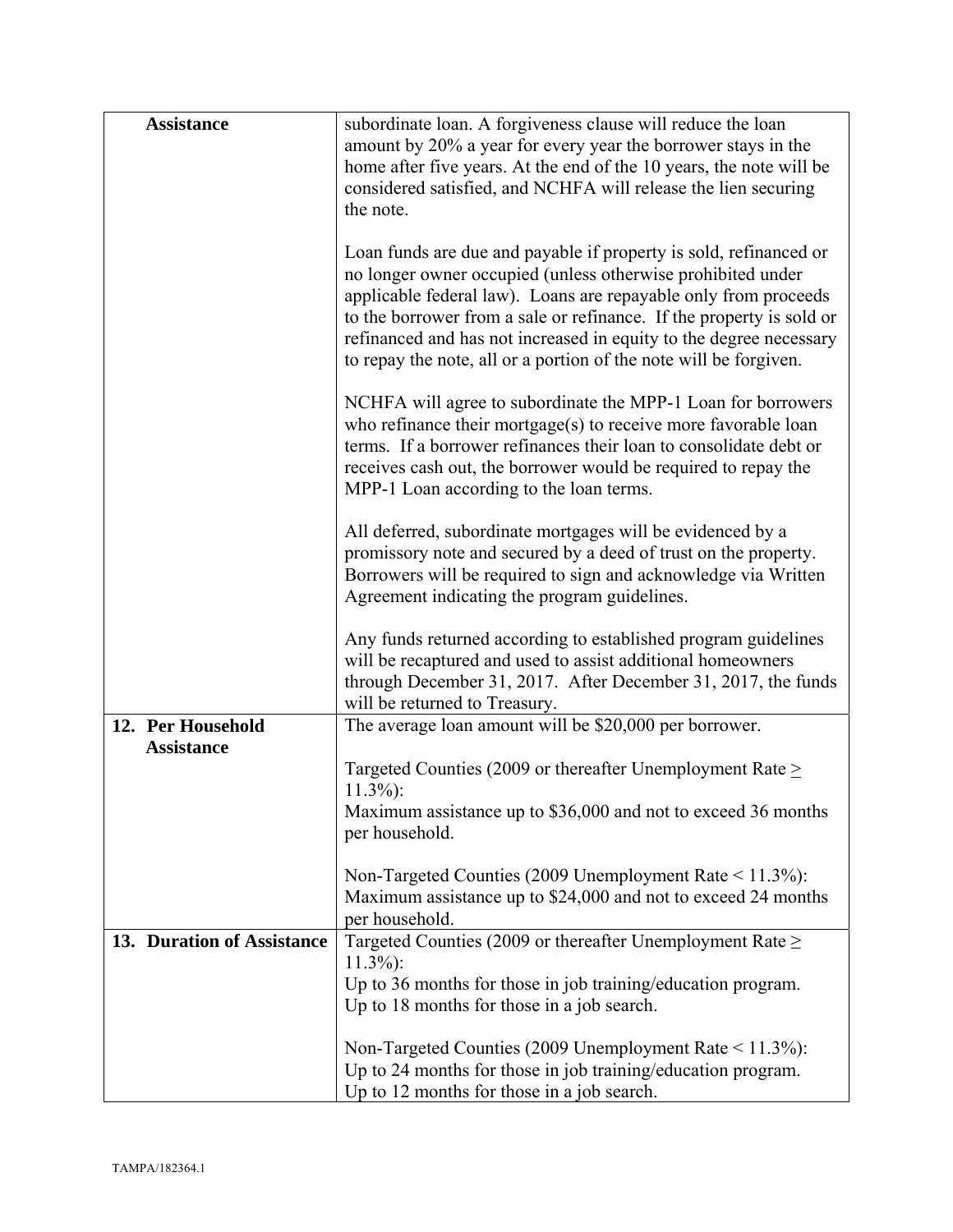| 14. Estimated Number of         | 5,750 homeowners over the next 3 years.                          |
|---------------------------------|------------------------------------------------------------------|
| Participating                   |                                                                  |
| <b>Households</b>               | Estimated number served based on average loan amount of          |
|                                 | \$20,000 per homeowner.                                          |
| 15. Program Inception/          | Program began October 18, 2010 and will last up to 3 years.      |
| <b>Duration</b>                 |                                                                  |
| <b>16. Program Interactions</b> | Borrowers can access more than one of our HHF programs, if       |
| with Other Programs             | needed and appropriate. For example, a borrower can receive      |
| (e.g. other HFA                 | MPP-1 assistance while they look for a new job and then receive  |
| programs)                       | Second Mortgage Refinance Program or Permanent Loan              |
|                                 | Modification Program assistance once they secure a new job.      |
| 17. Program Interactions        | The MPP-1 would help borrowers who need more than the 3-6        |
| with HAMP                       | months of assistance available through the new Home Affordable   |
|                                 | Unemployment Program (UP), which began August 1, 2010.           |
|                                 | Borrowers who are eligible for MPP-1 would not be required to    |
|                                 | participate in UP prior to receiving assistance with MPP-1.      |
|                                 |                                                                  |
|                                 | In addition, MPP-1 would also help borrowers who don't qualify   |
|                                 | for assistance under the new UP because they are more than 3     |
|                                 | months behind in mortgage payments and/or they are not           |
|                                 | currently receiving unemployment (i.e. self employed             |
|                                 | homeowners).                                                     |
|                                 |                                                                  |
|                                 | Finally, borrowers can receive HAMP assistance prior to or after |
|                                 | receiving Hardest Hit Fund assistance. For example, a borrower   |
|                                 | may receive UP assistance for 3-6 months and then receive MPP-   |
|                                 | 1 assistance for several more months, if needed.                 |
|                                 |                                                                  |
|                                 | Once MPP-1 assistance has ended, a borrower may be eligible to   |
|                                 | receive a loan modification from HAMP, if needed and eligible.   |
| 18. Program Leverage            | None                                                             |
| with Other Financial            |                                                                  |
| <b>Resources</b>                |                                                                  |
| 19. Qualify as an               | $\Box$ Yes<br>$\boxtimes$ No                                     |
| Unemployment                    |                                                                  |
| Program                         |                                                                  |
|                                 |                                                                  |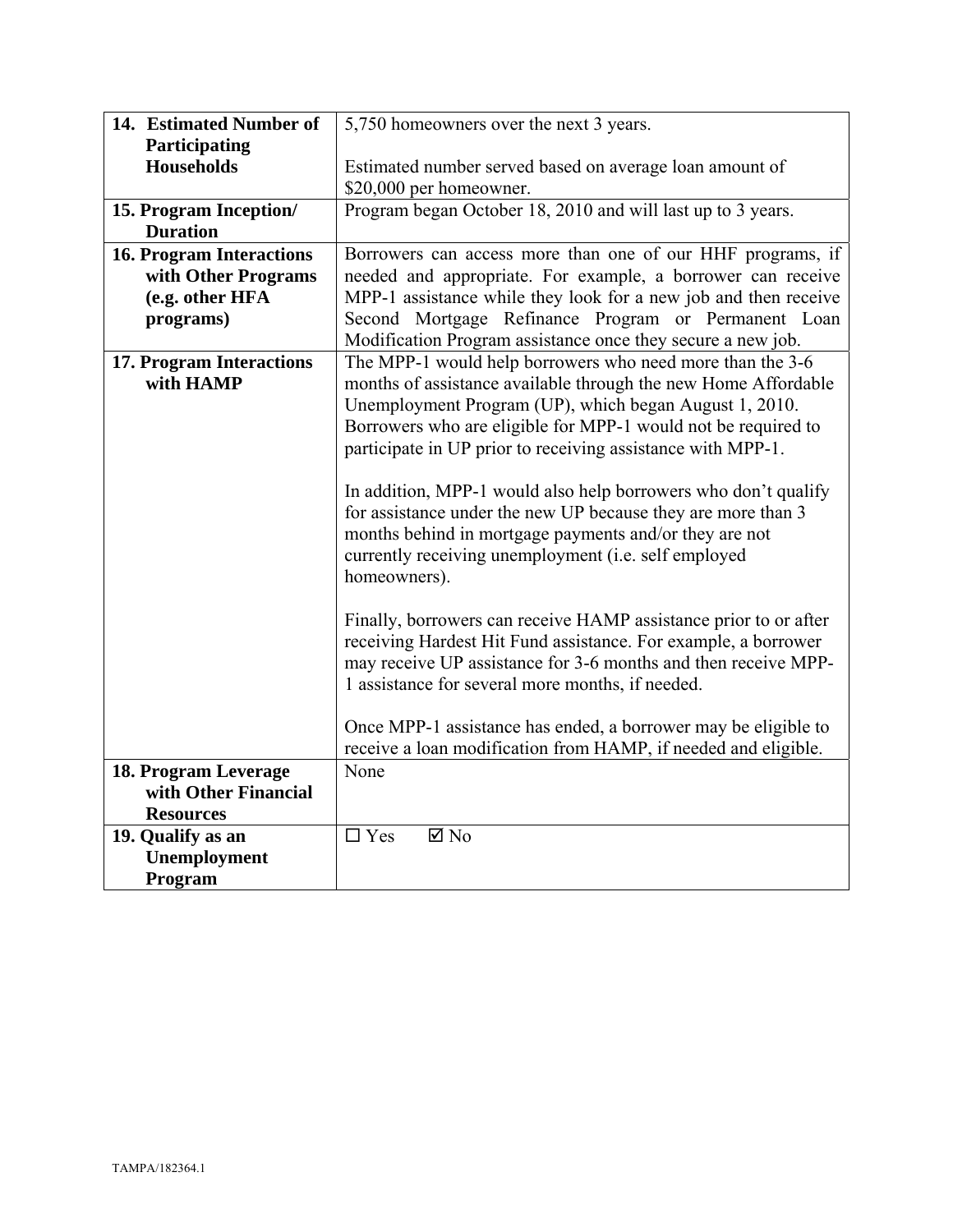#### **North Carolina Housing Finance Agency's Mortgage Payment Program (MPP-2) Summary Guidelines**

| 1. Program Overview     | The North Carolina Housing Finance Agency (NCHFA)                                                                        |
|-------------------------|--------------------------------------------------------------------------------------------------------------------------|
|                         | Mortgage Payment Program (MPP-2) will provide loans to<br>unemployed or substantially underemployed homeowners who,      |
|                         | through no fault of their own, are financially unable to make their                                                      |
|                         | mortgage payments and are in danger of losing their homes to                                                             |
|                         | foreclosure.                                                                                                             |
|                         |                                                                                                                          |
|                         | Loan proceeds will be used to pay all mortgage and mortgage-                                                             |
|                         | related expenses (i.e. property taxes, homeowner insurance,                                                              |
|                         | mortgage insurance and homeowner association dues), including<br>subordinate mortgage loans, until the homeowner secures |
|                         | employment or completes training for a new career.                                                                       |
| 2. Program Goals        | To assist 14,100 homeowners over the next 5 years.<br>The                                                                |
|                         | following types of assistance will be provided:                                                                          |
|                         |                                                                                                                          |
|                         | <b>Job Search or Short-term Assistance</b>                                                                               |
|                         | To help homeowners while they look for a new job.                                                                        |
|                         | <b>Job Training or Long-term Assistance</b>                                                                              |
|                         | To help homeowners while they complete a job training/education                                                          |
|                         | program to help secure a new job.                                                                                        |
|                         | <b>Reinstatement Only or One-time Assistance</b>                                                                         |
|                         | To help homeowners who have found a new job but need help to                                                             |
|                         | bring their mortgage current due to arrearages accumulated during                                                        |
|                         | a period of unemployment.                                                                                                |
| 3. Target               | Homeowners who are unemployed, or substantially                                                                          |
| <b>Population/Areas</b> | underemployed, and/or reemployed but need help bringing their                                                            |
|                         | mortgage current.                                                                                                        |
|                         | This Program will be available in all North Carolina counties.                                                           |
|                         |                                                                                                                          |
|                         | NCHFA will provide additional assistance over a longer period of                                                         |
|                         | time to eligible homeowners living in targeted or "hardest hit"                                                          |
|                         | counties, those with 2009 or thereafter unemployment rates                                                               |
| 4. Program Allocation   | greater than or equal to 11.3%.<br>\$282,381,786.00                                                                      |
| (Excluding              |                                                                                                                          |
| <b>Administrative</b>   |                                                                                                                          |
| <b>Expenses</b> )       |                                                                                                                          |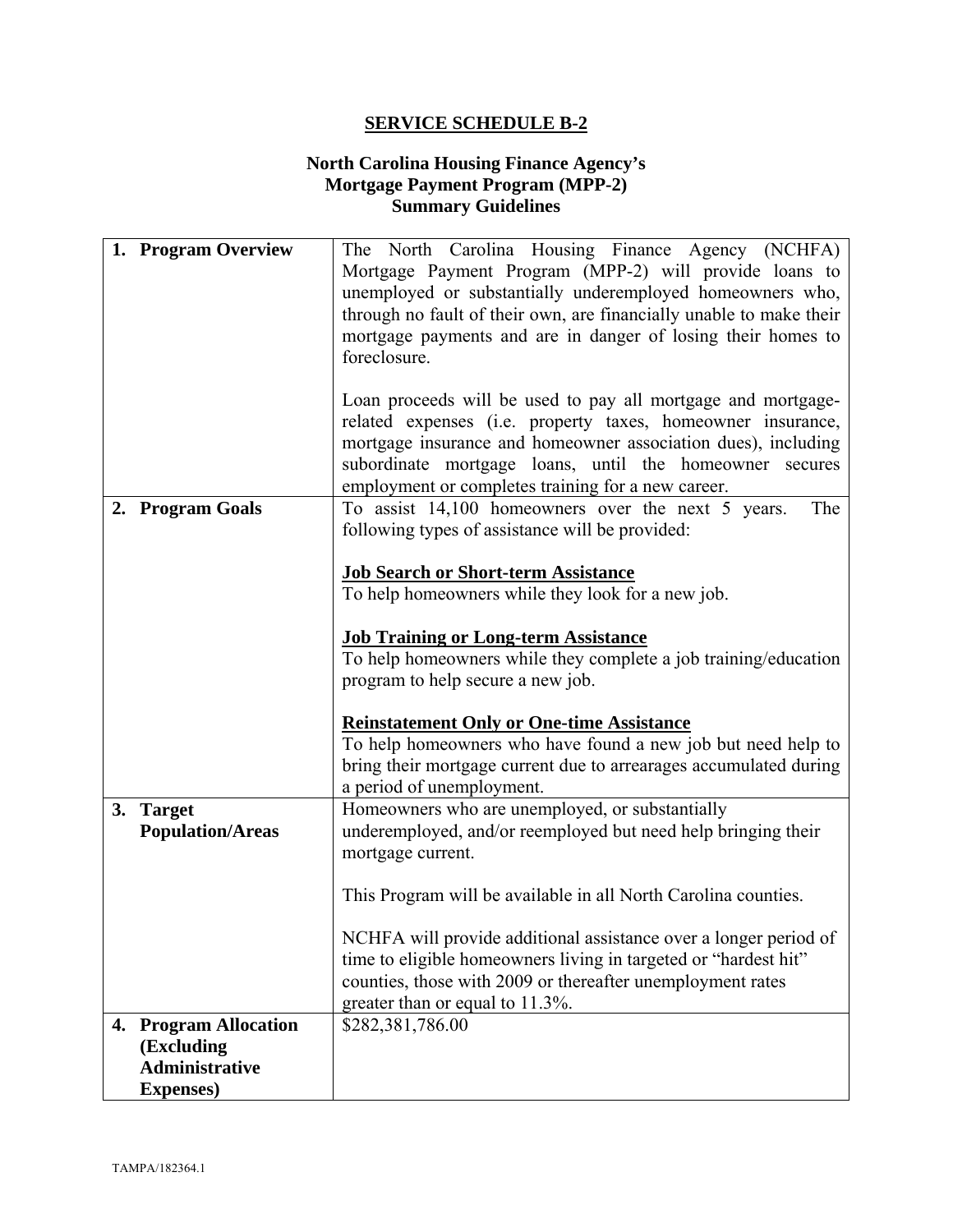| 5. Borrower Eligibility<br>Unemployed or substantially underemployed homeowners who,                                                              |  |
|---------------------------------------------------------------------------------------------------------------------------------------------------|--|
| through no fault of their own, are unable to make their mortgage<br>Criteria                                                                      |  |
| payments and are at risk of a foreclosure. Homeowners will be                                                                                     |  |
| required to provide a financial hardship affidavit with appropriate                                                                               |  |
| documentation of unemployment. For most homeowners, this                                                                                          |  |
| will be documentation from the Employment Security<br>Commission (ESC) confirming a job loss and receipt of                                       |  |
| unemployment benefits. If information from ESC is unavailable,                                                                                    |  |
| a notarized letter from the former employer indicating job loss                                                                                   |  |
| was not the fault of the borrower will serve as a substitute. Self-                                                                               |  |
| employed borrowers will be required to submit prior tax returns to                                                                                |  |
| show a loss of income.                                                                                                                            |  |
| Employed homeowners who are delinquent due to arrearages                                                                                          |  |
| accumulated during a period of unemployment but who can                                                                                           |  |
| resume future payments without additional assistance.                                                                                             |  |
| Satisfactory mortgage payment history.                                                                                                            |  |
| All principal, interest, taxes, homeowner insurance, mortgage                                                                                     |  |
| insurance, homeowner association dues, and the cost of utilities                                                                                  |  |
| >31% of household income after job loss/loss of income.                                                                                           |  |
| Borrowers must meet program underwriting criteria.                                                                                                |  |
| Eligibility for program assistance will be determined primarily by                                                                                |  |
| participating foreclosure prevention partners.                                                                                                    |  |
| Funds will be allocated on a first come/approved, first served                                                                                    |  |
| basis.                                                                                                                                            |  |
| Existing single-family homes, duplexes or condominiums<br>6. Property/Loan                                                                        |  |
| (attached or detached) including manufactured homes on<br><b>Eligibility Criteria</b>                                                             |  |
| foundations permanently affixed to real estate owned by the<br>borrower.                                                                          |  |
|                                                                                                                                                   |  |
| North Carolina owner-occupied, primary residences only.                                                                                           |  |
| Combined Loan-to-Value cannot exceed 125%.                                                                                                        |  |
| Total Unpaid Principal Balances > \$275,000.<br>7. Program Exclusions                                                                             |  |
| Manufactured homes not considered real property.                                                                                                  |  |
|                                                                                                                                                   |  |
| Non-legal U.S. resident.                                                                                                                          |  |
| 10 year, 0% interest, non-recourse, deferred-payment, forgivable,<br><b>Structure of</b><br>8.                                                    |  |
| subordinate loan. A forgiveness clause will reduce the loan<br><b>Assistance</b><br>amount by 20% a year for every year the borrower stays in the |  |
| home after five years. At the end of the 10 years, the note will be                                                                               |  |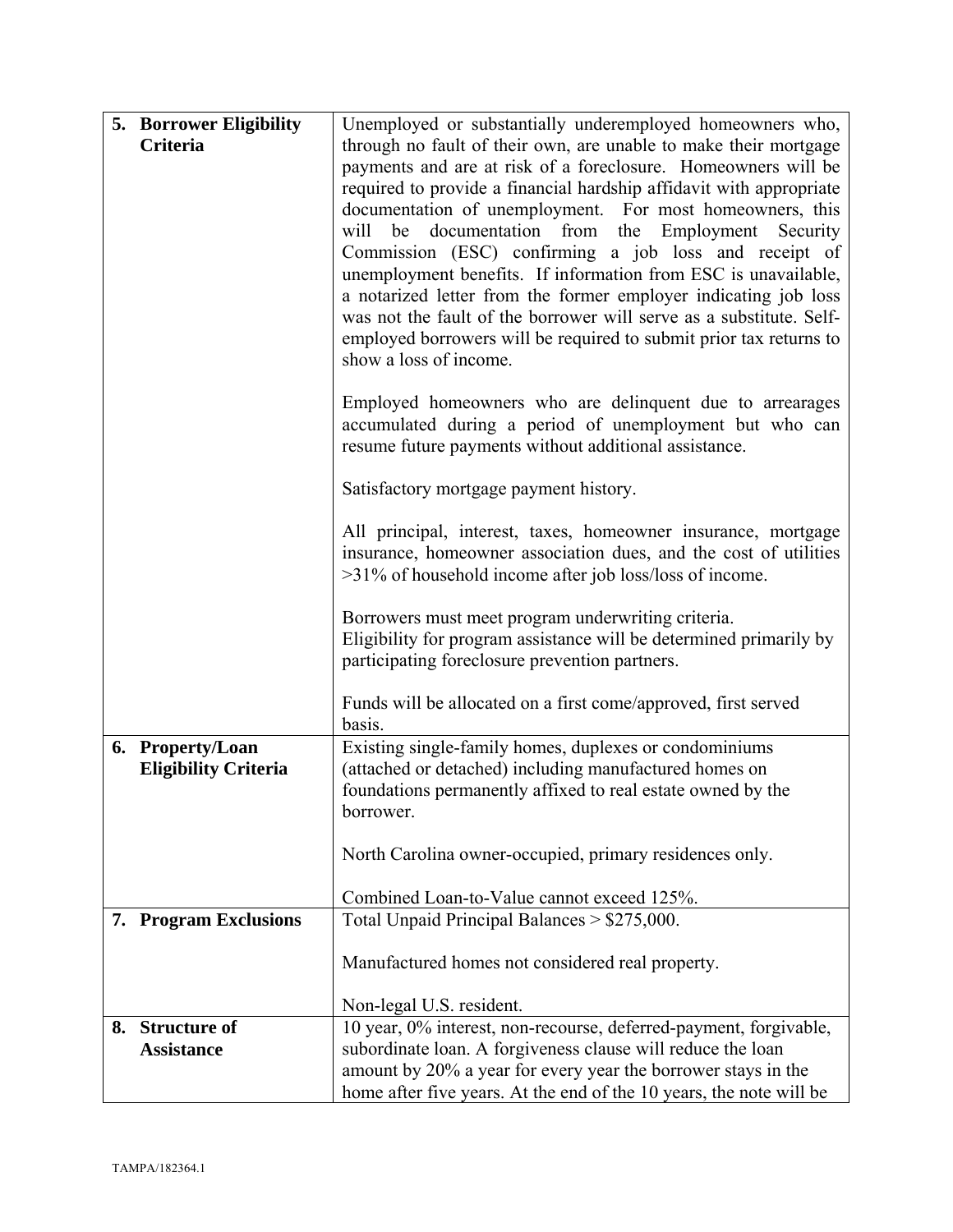|                                   | considered satisfied, and NCHFA will release the lien securing the<br>note.                                                                                                                                                                                                                                                                                                                                                                             |
|-----------------------------------|---------------------------------------------------------------------------------------------------------------------------------------------------------------------------------------------------------------------------------------------------------------------------------------------------------------------------------------------------------------------------------------------------------------------------------------------------------|
|                                   |                                                                                                                                                                                                                                                                                                                                                                                                                                                         |
|                                   | Loan funds are due and payable if property is sold, refinanced or<br>no longer owner-occupied (unless otherwise prohibited under<br>applicable federal law). Loans are repayable only from proceeds<br>to the borrower from a sale or refinance. If the property is sold or<br>refinanced and has not increased in equity to the degree necessary<br>to fully repay the note, all or the excess portion of the note will be<br>forgiven, as applicable. |
|                                   | NCHFA will agree to subordinate the MPP-2 Loan for borrowers<br>who refinance their mortgage(s) to receive more favorable loan<br>terms. If a borrower refinances their loan to consolidate debt or<br>receives cash out, the borrower would be required to repay the<br>MPP-2 Loan according to the loan terms.                                                                                                                                        |
|                                   | All deferred, subordinate mortgages will be evidenced by a<br>promissory note and secured by a deed of trust on the property.<br>Borrowers will be required to sign and acknowledge the program<br>guidelines with a written agreement.                                                                                                                                                                                                                 |
|                                   | Any funds returned according to established program guidelines<br>will be recaptured and used to assist additional homeowners<br>through December 31, 2017. After December 31, 2017, all<br>remaining and recaptured funds will be returned to Treasury.                                                                                                                                                                                                |
| 9. Per Household                  | The average loan amount is expected to be \$20,000 per borrower.                                                                                                                                                                                                                                                                                                                                                                                        |
| <b>Assistance</b>                 | Targeted Counties (2009 or thereafter Unemployment Rate $\geq$                                                                                                                                                                                                                                                                                                                                                                                          |
|                                   | $11.3\%$ :                                                                                                                                                                                                                                                                                                                                                                                                                                              |
|                                   | Maximum assistance up to \$36,000 and not to exceed 36 months<br>per household.                                                                                                                                                                                                                                                                                                                                                                         |
|                                   | Non-Targeted Counties (2009 Unemployment Rate $\leq$ 11.3%):                                                                                                                                                                                                                                                                                                                                                                                            |
|                                   | Maximum assistance up to \$24,000 and not to exceed 24 months                                                                                                                                                                                                                                                                                                                                                                                           |
|                                   | per household.                                                                                                                                                                                                                                                                                                                                                                                                                                          |
| <b>10. Duration of Assistance</b> | Targeted Counties (2009 or thereafter Unemployment Rate $\geq$<br>$11.3\%$ :                                                                                                                                                                                                                                                                                                                                                                            |
|                                   | Up to 36 months for those in job training/education program.                                                                                                                                                                                                                                                                                                                                                                                            |
|                                   | Up to 18 months for those in a job search.                                                                                                                                                                                                                                                                                                                                                                                                              |
|                                   | Non-Targeted Counties (2009 Unemployment Rate $\leq$ 11.3%):                                                                                                                                                                                                                                                                                                                                                                                            |
|                                   | Up to 24 months for those in job training/education program.                                                                                                                                                                                                                                                                                                                                                                                            |
|                                   | Up to 12 months for those in a job search.                                                                                                                                                                                                                                                                                                                                                                                                              |
| 11. Estimated Number of           | 14,100 homeowners.                                                                                                                                                                                                                                                                                                                                                                                                                                      |
| Participating                     | Estimated number served based on average loan amount of                                                                                                                                                                                                                                                                                                                                                                                                 |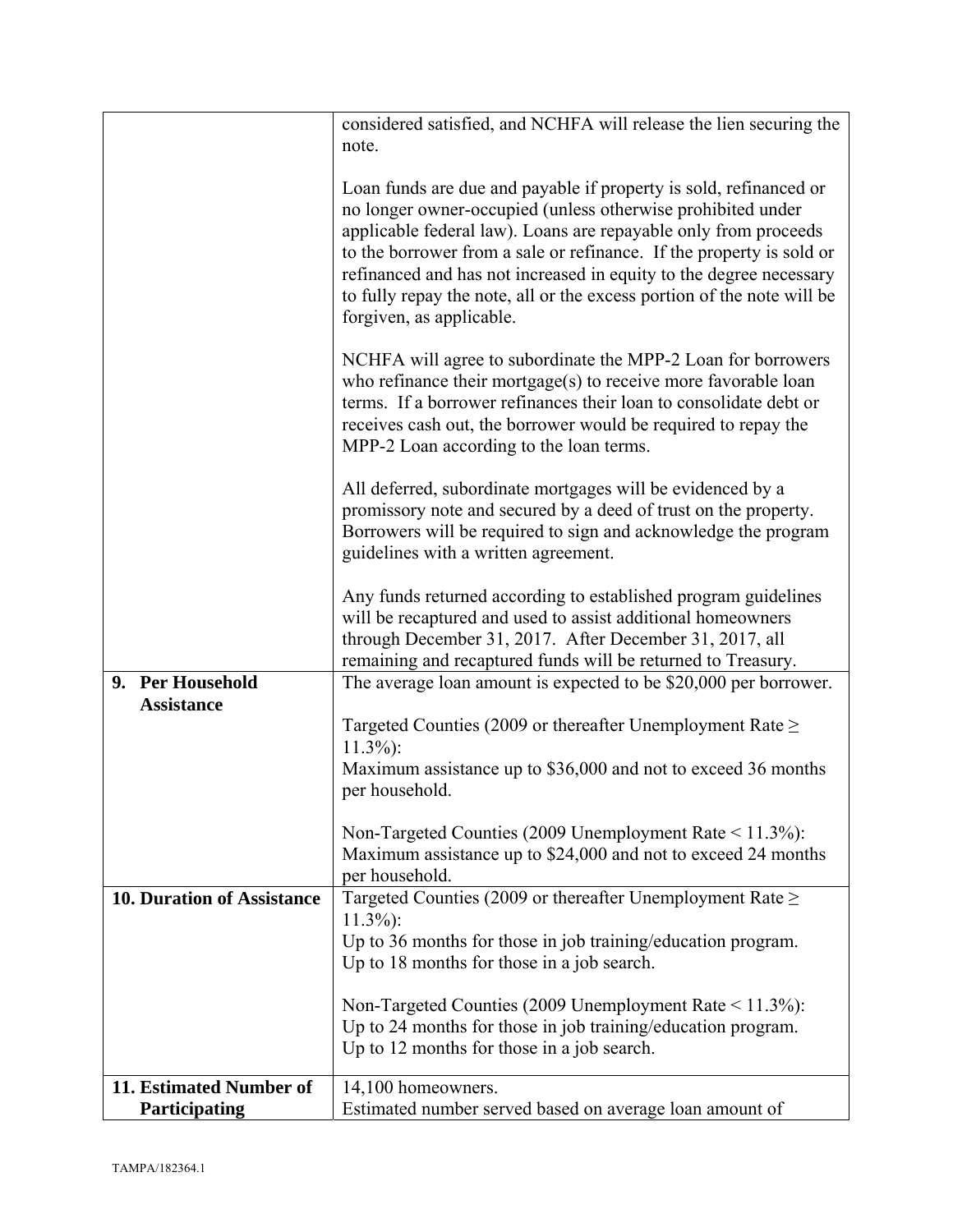| <b>Households</b>                                                | \$20,000 per homeowner.                                                                                                                                                                                                                                                                                                                                                                                                                                                                                                                                                                                                                                                                                                                                                                                                                                                                                                                                                                    |
|------------------------------------------------------------------|--------------------------------------------------------------------------------------------------------------------------------------------------------------------------------------------------------------------------------------------------------------------------------------------------------------------------------------------------------------------------------------------------------------------------------------------------------------------------------------------------------------------------------------------------------------------------------------------------------------------------------------------------------------------------------------------------------------------------------------------------------------------------------------------------------------------------------------------------------------------------------------------------------------------------------------------------------------------------------------------|
| 12. Program Inception/<br><b>Duration</b>                        | Program will start after funding for MPP-1 has been obligated.<br>Recaptured funds may be recycled and used in the program up<br>until December 31, 2017.                                                                                                                                                                                                                                                                                                                                                                                                                                                                                                                                                                                                                                                                                                                                                                                                                                  |
| 13. Program Interaction<br>with Other HFA<br><b>Programs</b>     | Borrowers can access more than one of our HHF programs, if<br>needed and appropriate. For example, a borrower can receive<br>MPP-2 assistance while they look for a new job and then receive<br>Second Mortgage Refinance Program or Permanent Loan<br>Modification Program assistance once they secure a new job.                                                                                                                                                                                                                                                                                                                                                                                                                                                                                                                                                                                                                                                                         |
| 14. Program Interaction<br>with HAMP                             | The MPP-2 would help borrowers who need more than the 3-6<br>months of assistance available through the new Home Affordable<br>Unemployment Program (UP), which began in August, 2010.<br>Borrowers who are eligible for MPP-2 would not be required to<br>participate in UP prior to receiving assistance with MPP-2.<br>In addition, MPP-2 would also help borrowers who don't qualify<br>for assistance under the new UP because they are more than 3<br>months behind in mortgage payments and/or they are not<br>currently receiving unemployment (i.e. self-employed<br>homeowners).<br>Finally, borrowers can receive HAMP assistance prior to or after<br>receiving Hardest Hit Fund assistance. For example, a borrower<br>may receive UP assistance for 3-6 months and then receive MPP-<br>2 assistance for several more months, if needed.<br>Once MPP-2 assistance has ended, a borrower may be eligible to<br>receive a loan modification from HAMP, if needed and eligible. |
| 15. Program Leverage<br>with Other Financial<br><b>Resources</b> | None                                                                                                                                                                                                                                                                                                                                                                                                                                                                                                                                                                                                                                                                                                                                                                                                                                                                                                                                                                                       |
| 16. Qualify as an<br>Unemployment<br>Program                     | $\boxtimes$ Yes<br>$\square$ No                                                                                                                                                                                                                                                                                                                                                                                                                                                                                                                                                                                                                                                                                                                                                                                                                                                                                                                                                            |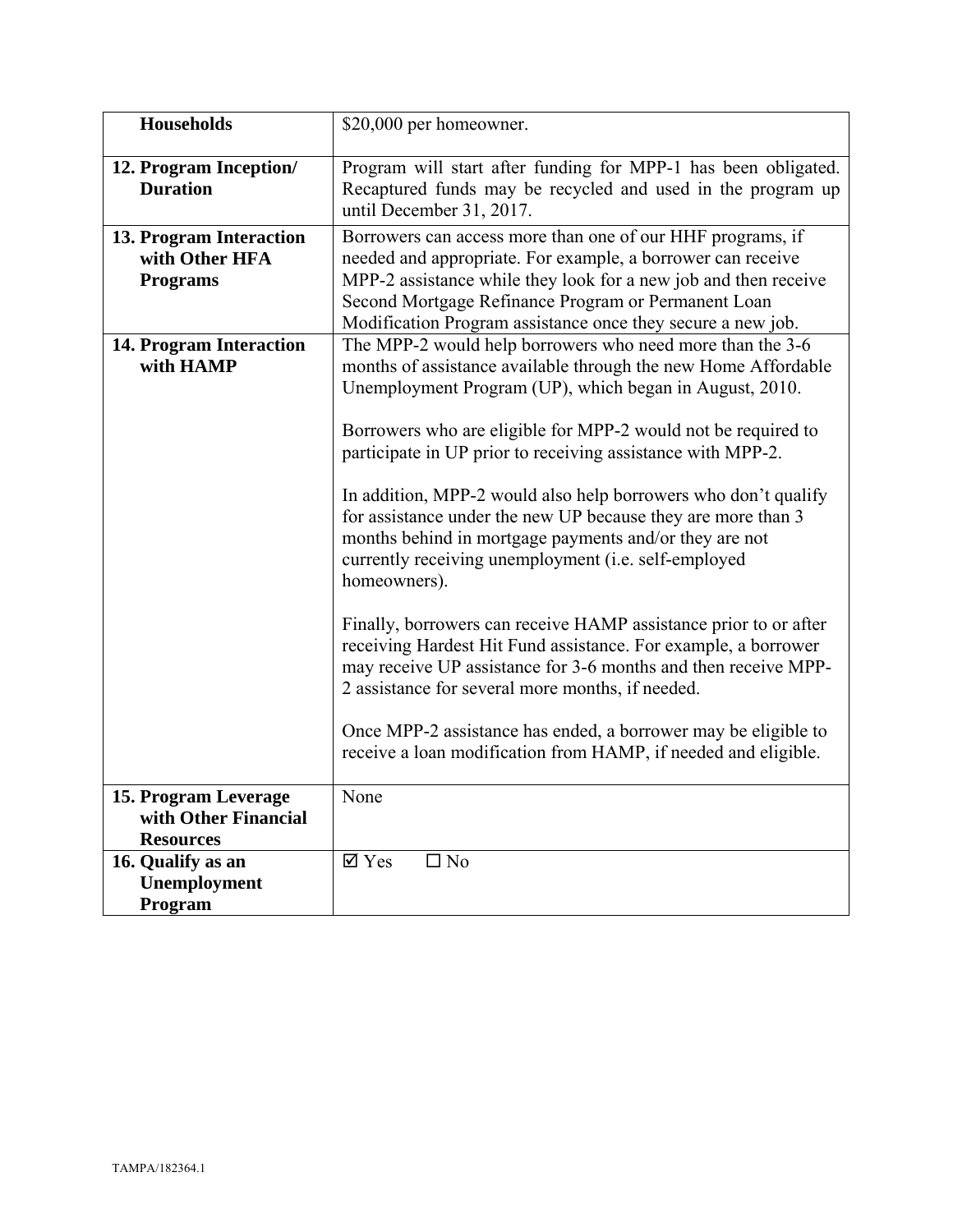#### **North Carolina Housing Finance Agency's Second Mortgage Refinance Program (SMRP) Guidelines Summary**

| 1. | <b>Program Overview</b>                          | Government officials have estimated about 50% of troubled           |
|----|--------------------------------------------------|---------------------------------------------------------------------|
|    |                                                  | borrowers have a second mortgage. Homeowners are frequently         |
|    |                                                  | unable to make their second mortgage payment and are in danger      |
|    |                                                  | of losing their homes to foreclosure.                               |
|    |                                                  |                                                                     |
|    |                                                  | The Second Mortgage Refinance Program (SMRP) will                   |
|    |                                                  | benefit homeowners with second mortgages who, through no fault      |
|    |                                                  | of their own, are financially unable to make their mortgage         |
|    |                                                  |                                                                     |
|    |                                                  | payment because of a prior job loss, reduced income, or other       |
|    |                                                  | program-eligible hardship.                                          |
|    |                                                  | This program will provide a more affordable housing expense by      |
|    |                                                  | refinancing the second mortgage to a 0%-interest, non-recourse      |
|    |                                                  | deferred-payment subordinate loan.                                  |
| 2. | <b>Program Goals</b>                             | To assist 2,000 homeowners facing foreclosure in all 100 North      |
|    |                                                  | Carolina counties.                                                  |
|    |                                                  |                                                                     |
|    |                                                  | The goal of this program is to extinguish the existing second       |
|    |                                                  | mortgage and replace it with a 0%-interest, non-recourse,           |
|    |                                                  | deferred-payment subordinate loan. This will reduce the             |
|    |                                                  | borrower's monthly mortgage payment and in some instances           |
|    |                                                  | may expedite movement of a qualified applicant into a HAMP          |
|    |                                                  | first mortgage modification process.                                |
| 3. | <b>Target Population/</b>                        | Our target population will be homeowners facing foreclosure in      |
|    | <b>Areas</b>                                     | all 100 North Carolina counties who have a $1st$ and $2nd$ mortgage |
|    |                                                  | whereby the total mortgage payment is causing the home to be        |
|    |                                                  | unaffordable under program guidelines.                              |
| 4. | <b>Program Allocation</b>                        | \$30,000,000.00                                                     |
|    | (Excluding                                       |                                                                     |
|    | <b>Administrative</b>                            |                                                                     |
|    |                                                  |                                                                     |
| 5. | <b>Expenses</b> )<br><b>Borrower Eligibility</b> | Eligible homeowners must be those facing foreclosure due to         |
|    | Criteria                                         |                                                                     |
|    |                                                  | recent unemployment, loss of income, reduction in income, or        |
|    |                                                  | other demonstrated financial hardships. Homeowners will be          |
|    |                                                  | required to provide a financial hardship affidavit with appropriate |
|    |                                                  | documentation on the cause of the hardship.                         |
|    |                                                  |                                                                     |
|    |                                                  | Satisfactory mortgage payment history.                              |
|    |                                                  |                                                                     |
|    |                                                  | All principal, interest, taxes, homeowner insurance, mortgage       |
|    |                                                  | insurance, homeowner association dues, and the cost of utilities >  |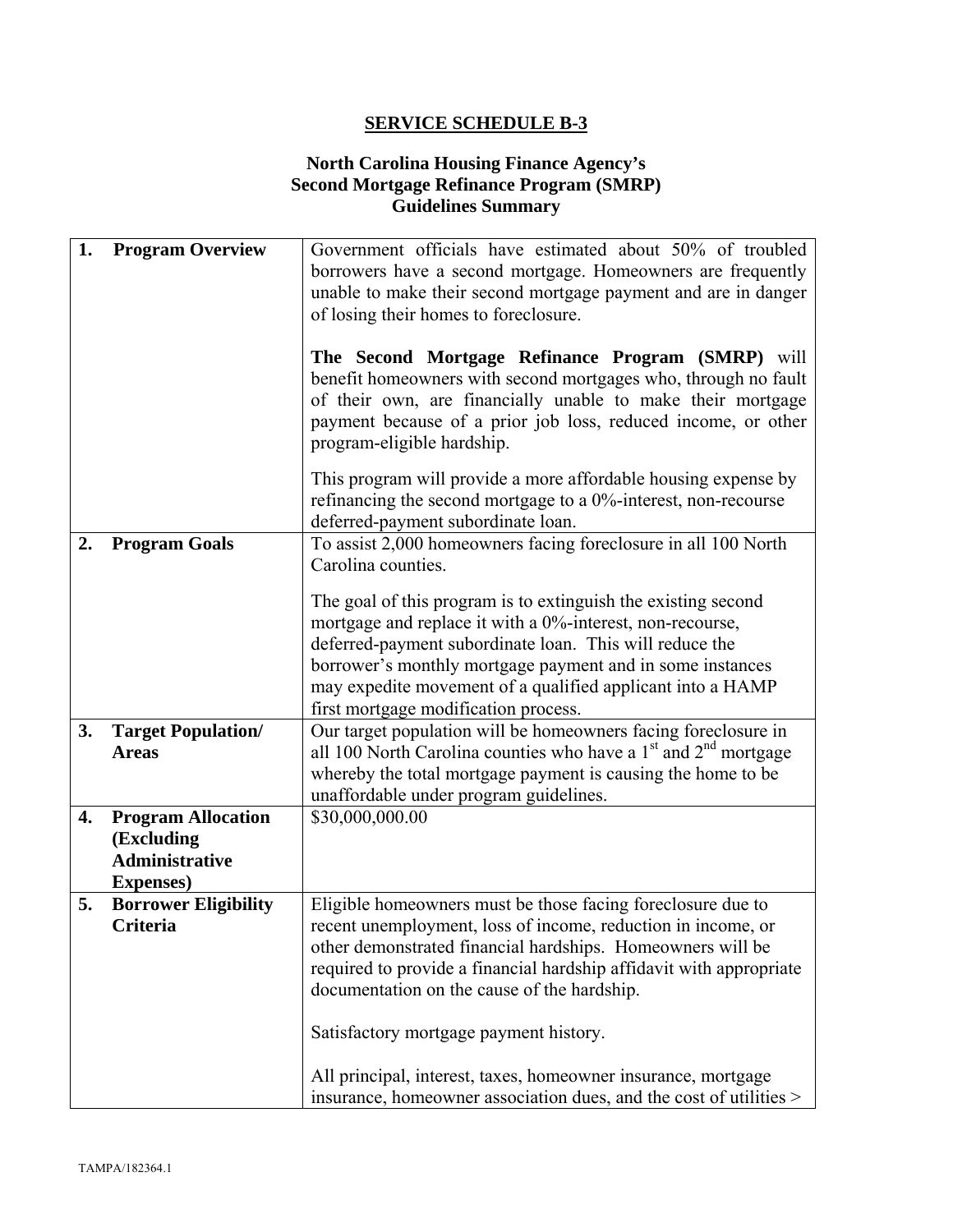|    |                                              | 31% of household income after job loss/loss of income.                                                                                                                                                                                                                                                                                                                                                                    |
|----|----------------------------------------------|---------------------------------------------------------------------------------------------------------------------------------------------------------------------------------------------------------------------------------------------------------------------------------------------------------------------------------------------------------------------------------------------------------------------------|
|    |                                              | Extinguishment of second loan with SMRP will only occur if the<br>first mortgage loan is current.                                                                                                                                                                                                                                                                                                                         |
|    |                                              | Borrowers must meet program underwriting criteria.                                                                                                                                                                                                                                                                                                                                                                        |
|    |                                              | Funds will be allocated on a first come/approved, first served<br>basis.                                                                                                                                                                                                                                                                                                                                                  |
| 6. | Property/Loan<br><b>Eligibility Criteria</b> | Existing single-family homes or condominiums (attached or<br>detached) including manufactured homes on foundations<br>permanently affixed to real estate owned by the borrower.                                                                                                                                                                                                                                           |
|    |                                              | Owner-occupied, primary residences only.                                                                                                                                                                                                                                                                                                                                                                                  |
|    |                                              | Combined Loan to Value cannot exceed 125%.                                                                                                                                                                                                                                                                                                                                                                                |
| 7. | <b>Program Exclusions</b>                    | Total Unpaid Principal Balances > \$275,000.                                                                                                                                                                                                                                                                                                                                                                              |
|    |                                              | Manufactured homes not considered real property.                                                                                                                                                                                                                                                                                                                                                                          |
|    |                                              | If the homeowner is currently in a HAMP modification and the<br>second mortgage is held by a 2MP servicer.                                                                                                                                                                                                                                                                                                                |
|    |                                              |                                                                                                                                                                                                                                                                                                                                                                                                                           |
| 8. | <b>Structure of</b>                          | Non-legal U.S. resident.<br>30 year, 0%-interest, non-recourse, deferred-payment subordinate                                                                                                                                                                                                                                                                                                                              |
|    | <b>Assistance</b>                            | loan.                                                                                                                                                                                                                                                                                                                                                                                                                     |
|    |                                              | Loan funds are due and payable if property is sold, refinanced or<br>no longer owner-occupied (unless otherwise prohibited under<br>applicable federal law). Loans are repayable only from proceeds<br>to the borrower from a sale or refinance. If the property is sold<br>or refinanced and has not increased in equity to the degree<br>necessary to repay the note, all or a portion of the note will be<br>forgiven. |
|    |                                              | NCHFA will agree to subordinate the SMRP Loan for borrowers<br>who refinance their mortgage(s) to receive more favorable loan<br>terms. If a borrower receives cash out with a refinance, the<br>borrower would be required to repay the SMRP Loan according<br>to the loan terms.                                                                                                                                        |
|    |                                              | All deferred subordinate mortgages will be evidenced by a<br>promissory note and secured by a deed of trust on the property.<br>Borrowers will be required to sign and acknowledge via Written<br>Agreement indicating the program guidelines and terms prior to<br>refinancing the second mortgage and obtaining a subordinate loan                                                                                      |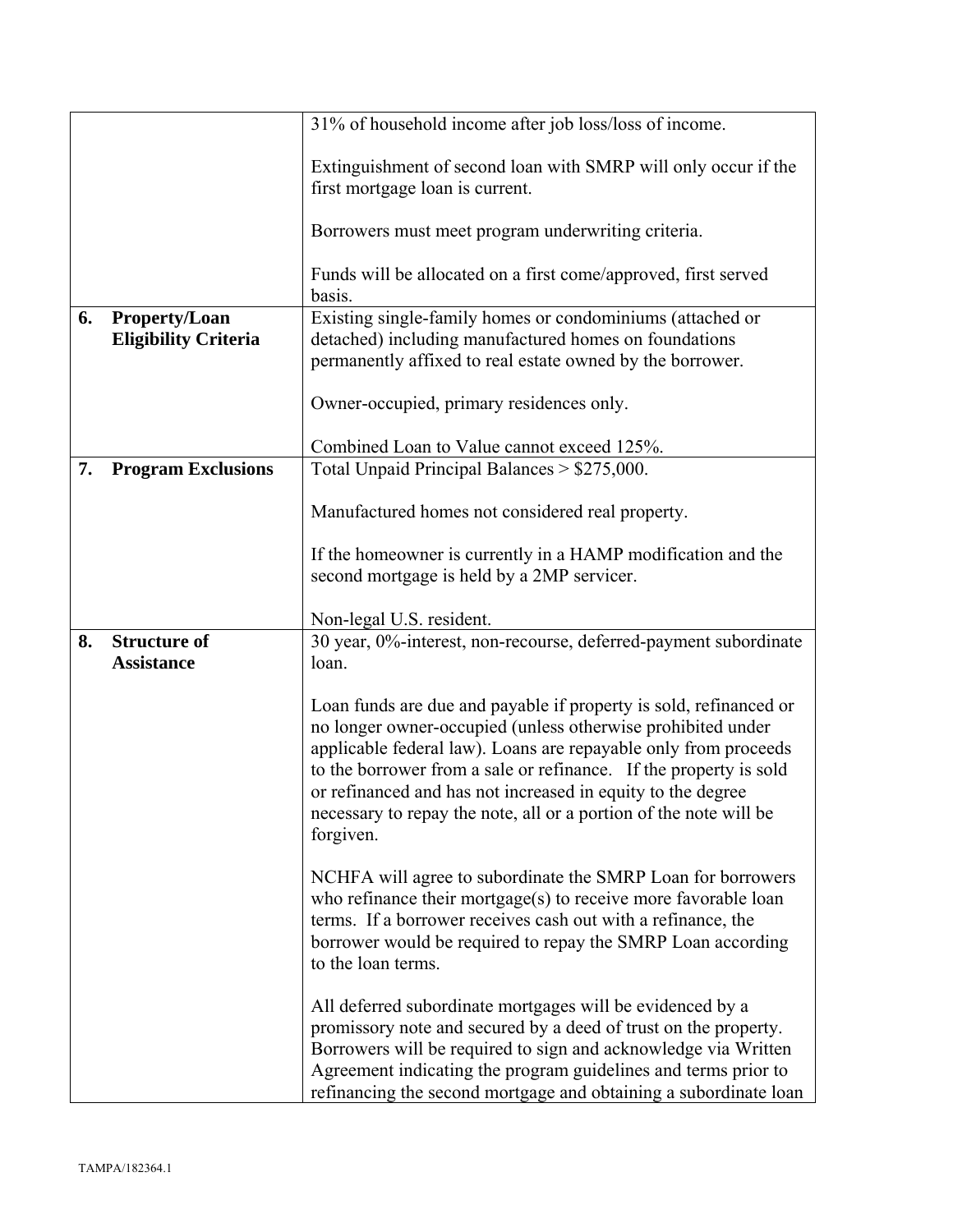|    |                              | under this program.                                                                                                                                                                                                             |
|----|------------------------------|---------------------------------------------------------------------------------------------------------------------------------------------------------------------------------------------------------------------------------|
|    |                              | Any funds returned according to established program guidelines<br>will be recaptured and used to assist additional homeowners<br>through December 31, 2017. After December 31, 2017, the funds<br>will be returned to Treasury. |
| 9. | <b>Per Household</b>         | Under this program, eligible borrowers may receive up to \$30,000                                                                                                                                                               |
|    | <b>Assistance</b>            | plus all related fees as a subordinate loan.                                                                                                                                                                                    |
|    |                              | If \$30,000 is insufficient to extinguish the second mortgage, the                                                                                                                                                              |
|    |                              | Agency will only offer these funds if the second lien holder is                                                                                                                                                                 |
|    |                              | willing to take the amount supplied to extinguish the debt without                                                                                                                                                              |
|    |                              | a deficiency judgment.                                                                                                                                                                                                          |
|    | 10. Duration of Assistance   | Assistance under SMRP is a one-time payment.                                                                                                                                                                                    |
|    | 11. Estimated Number of      | 2,000 homeowners.                                                                                                                                                                                                               |
|    | Participating                |                                                                                                                                                                                                                                 |
|    | <b>Households</b>            |                                                                                                                                                                                                                                 |
|    | 12. Program Inception/       | The program will be available approximately in June 2011 and                                                                                                                                                                    |
|    | <b>Duration</b>              | will last up to 3 years.                                                                                                                                                                                                        |
|    | 13. Program Interactions     | Homeowners who participate in the Mortgage Payment Program                                                                                                                                                                      |
|    | with Other Programs          | (MPP) may be eligible to participate in SMRP if the borrower is                                                                                                                                                                 |
|    | (e.g. other HFA<br>programs) | employed and has a need.                                                                                                                                                                                                        |
|    |                              | Eligible delinquent borrowers will be brought current with MPP                                                                                                                                                                  |
|    |                              | One-Time Reinstatement if necessary and then are eligible for                                                                                                                                                                   |
|    |                              | SMRP.                                                                                                                                                                                                                           |
|    | 14. Program Interactions     | Extinguishing the second mortgage may expedite movement of                                                                                                                                                                      |
|    | with HAMP                    | qualified applicants into a HAMP first modification process.                                                                                                                                                                    |
|    | 15. Program Leverage         | If \$30,000 is insufficient to extinguish the second mortgage, the                                                                                                                                                              |
|    | with Other Financial         | Agency will only offer these funds if the second lien holder is                                                                                                                                                                 |
|    | <b>Resources</b>             | willing to take the amount supplied to extinguish the debt without                                                                                                                                                              |
|    |                              | a deficiency judgment.                                                                                                                                                                                                          |
|    | 16. Qualify as an            | $\Box$ Yes<br>$\boxtimes$ No                                                                                                                                                                                                    |
|    | Unemployment                 |                                                                                                                                                                                                                                 |
|    | Program                      |                                                                                                                                                                                                                                 |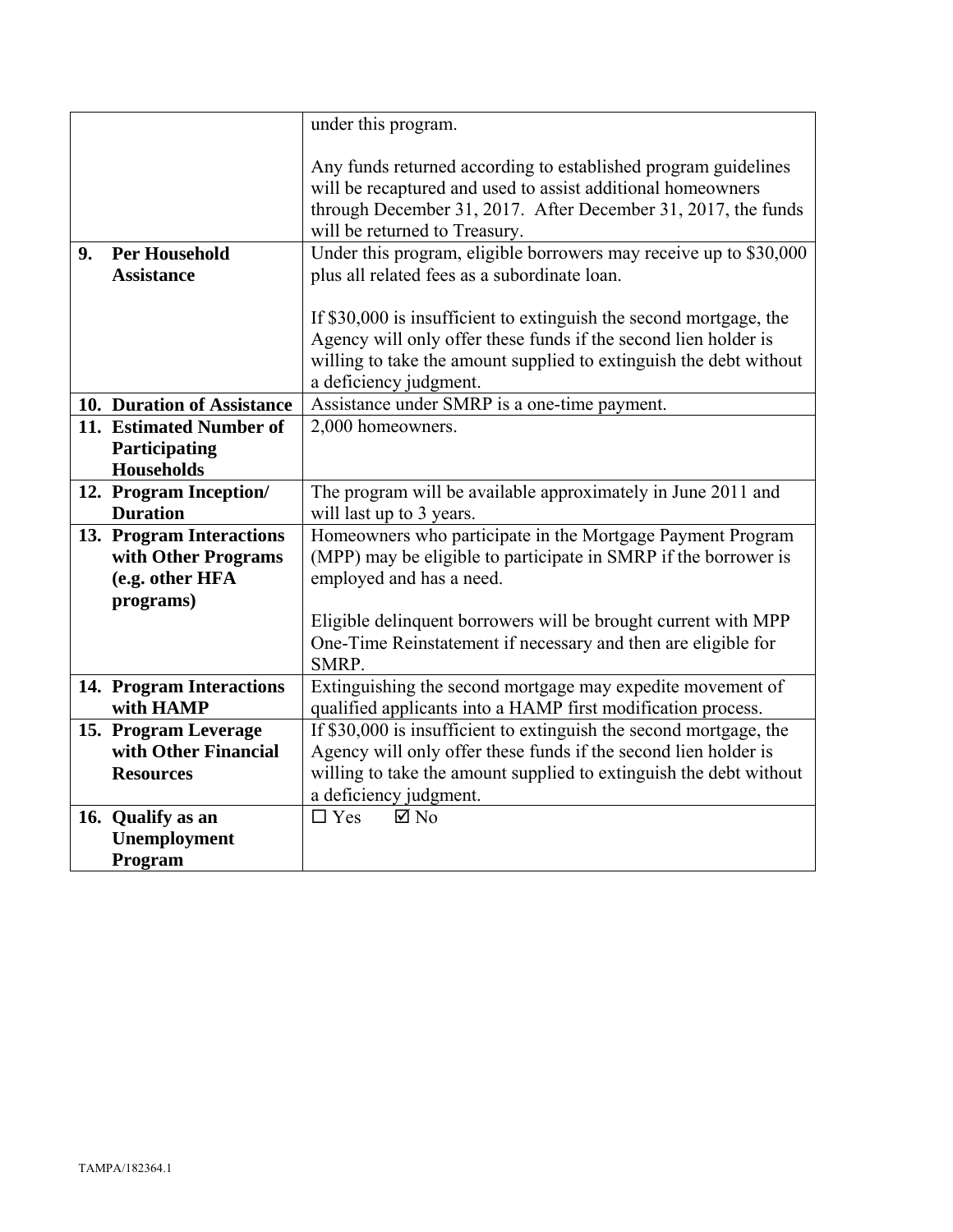#### **North Carolina Housing Finance Agency's Permanent Loan Modification Program (PLMP) Guidelines Summary**

| 1. | <b>Program Overview</b>                                                               | The goal of this program is to provide a quick and streamlined<br>method for modifying lst mortgage loans for homeowners whose<br>mortgages have become unsustainable as the result of a program<br>eligible hardship. The Permanent Loan Modification Program<br>(PLMP) will provide a principal reduction with the added option<br>of a rate decrease and/or term extension by the lender to achieve a<br>monthly payment that does not exceed 31% of gross monthly<br>household income.                                                                                       |
|----|---------------------------------------------------------------------------------------|----------------------------------------------------------------------------------------------------------------------------------------------------------------------------------------------------------------------------------------------------------------------------------------------------------------------------------------------------------------------------------------------------------------------------------------------------------------------------------------------------------------------------------------------------------------------------------|
| 2. | <b>Program Goals</b>                                                                  | To assist 440 homeowners facing foreclosure.<br>The goal of the program is to decrease the number of home<br>owners losing their homes to foreclosure. Secondary goals<br>include stabilization of neighborhoods and protecting home<br>values of surrounding properties.<br>This program will provide immediate mortgage payment relief<br>and stable long term mortgage payments for the life of the loan.                                                                                                                                                                     |
| 3. | <b>Target Population/</b><br><b>Areas</b>                                             | Homeowners suffering a program eligible financial hardship<br>related to reduction of income or changed employment<br>circumstances.<br>This Program will be available in all North Carolina counties.                                                                                                                                                                                                                                                                                                                                                                           |
| 4. | <b>Program Allocation</b><br>(Excluding<br><b>Administrative</b><br><b>Expenses</b> ) | \$8,800,000.00                                                                                                                                                                                                                                                                                                                                                                                                                                                                                                                                                                   |
| 5. | <b>Borrower Eligibility</b><br>Criteria                                               | Eligible homeowners must be those with program eligible<br>financial hardship due to recent unemployment, loss of income,<br>reduction of income, or other demonstrated financial hardships.<br>Homeowners will be required to provide a financial hardship<br>affidavit with appropriate documentation on the cause of the<br>hardship.<br>Satisfactory mortgage payments prior to job loss, reduction in<br>income or other program eligible hardship.<br>Borrowers must meet program underwriting criteria.<br>Funds will be allocated on a first come/approved, first served |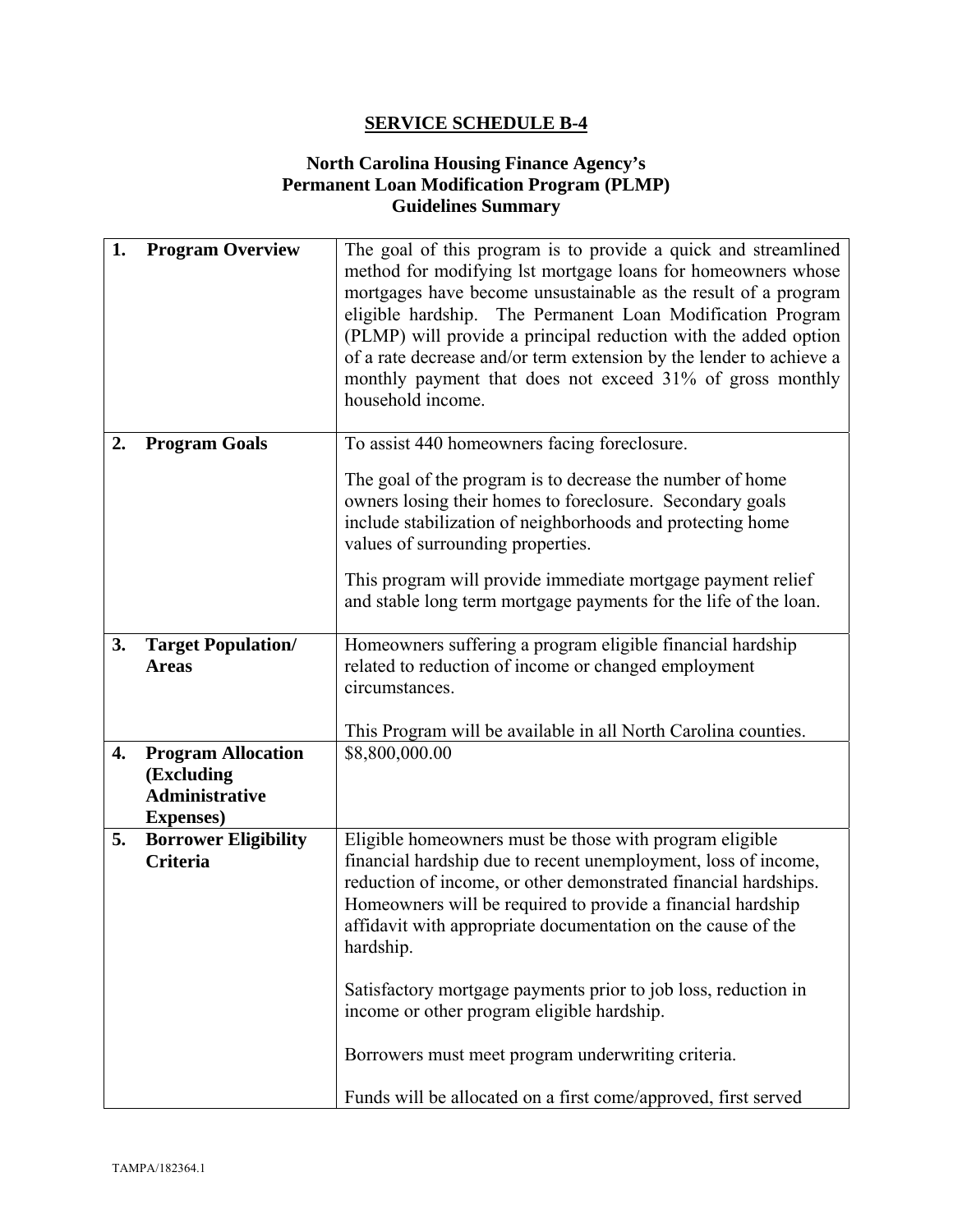|    |                             | basis.                                                                                                                           |
|----|-----------------------------|----------------------------------------------------------------------------------------------------------------------------------|
| 6. | <b>Property/Loan</b>        | Existing single-family homes or condominiums (attached or                                                                        |
|    | <b>Eligibility Criteria</b> | detached) including manufactured homes on foundations                                                                            |
|    |                             | permanently affixed to real estate owned by the borrower.                                                                        |
|    |                             |                                                                                                                                  |
|    |                             | North Carolina owner-occupied, primary residences only.                                                                          |
|    |                             | Combined Loan to Value cannot exceed 125%.                                                                                       |
|    |                             |                                                                                                                                  |
|    |                             |                                                                                                                                  |
| 7. | <b>Program Exclusions</b>   | Total Unpaid Principal Balances > \$275,000                                                                                      |
|    |                             |                                                                                                                                  |
|    |                             | Manufactured homes not considered real property                                                                                  |
|    |                             |                                                                                                                                  |
|    |                             | Non-legal U.S. resident                                                                                                          |
|    |                             | The term and rate reduction options will not be available to a                                                                   |
|    |                             | homeowner that is eligible for HAMP.                                                                                             |
|    |                             |                                                                                                                                  |
| 8. | <b>Structure of</b>         | 10 year, 0% interest, non-recourse, deferred-payment forgivable                                                                  |
|    | <b>Assistance</b>           | subordinate loan. A forgiveness clause will reduce the loan                                                                      |
|    |                             | amount by 20% a year for every year the borrower stays in the                                                                    |
|    |                             | home after five years. At the end of the 10 years the note will be                                                               |
|    |                             | considered satisfied and NCHFA will release the lien securing the                                                                |
|    |                             | note.                                                                                                                            |
|    |                             | Loan funds are due and payable to NCHFA if home is sold,                                                                         |
|    |                             | refinanced or no longer owner occupied (unless otherwise                                                                         |
|    |                             | prohibited under applicable federal law). Loans are repayable                                                                    |
|    |                             | only from proceeds to the borrower from a sale or refinance. If                                                                  |
|    |                             | the property is sold or refinanced and has not increased in equity                                                               |
|    |                             | to the degree necessary to repay the note, all or a portion of the                                                               |
|    |                             | note will be forgiven.                                                                                                           |
|    |                             |                                                                                                                                  |
|    |                             | All deferred subordinate mortgages will be evidenced by a                                                                        |
|    |                             | promissory note and secured by a deed of trust on the property.                                                                  |
|    |                             | Borrowers will be required to sign and acknowledge via Written<br>Agreement indicating the program guidelines and terms prior to |
|    |                             | modifying their loan and obtaining a subordinate loan under this                                                                 |
|    |                             | program.                                                                                                                         |
|    |                             |                                                                                                                                  |
|    |                             | Any funds returned according to established program guidelines                                                                   |
|    |                             | will be recaptured and used to assist additional homeowners                                                                      |
|    |                             | through December 31, 2017. After December 31, 2017 the funds                                                                     |
|    |                             | will be returned to Treasury.                                                                                                    |
| 9. | <b>Per Household</b>        | Under this program, each eligible borrower may receive up to                                                                     |